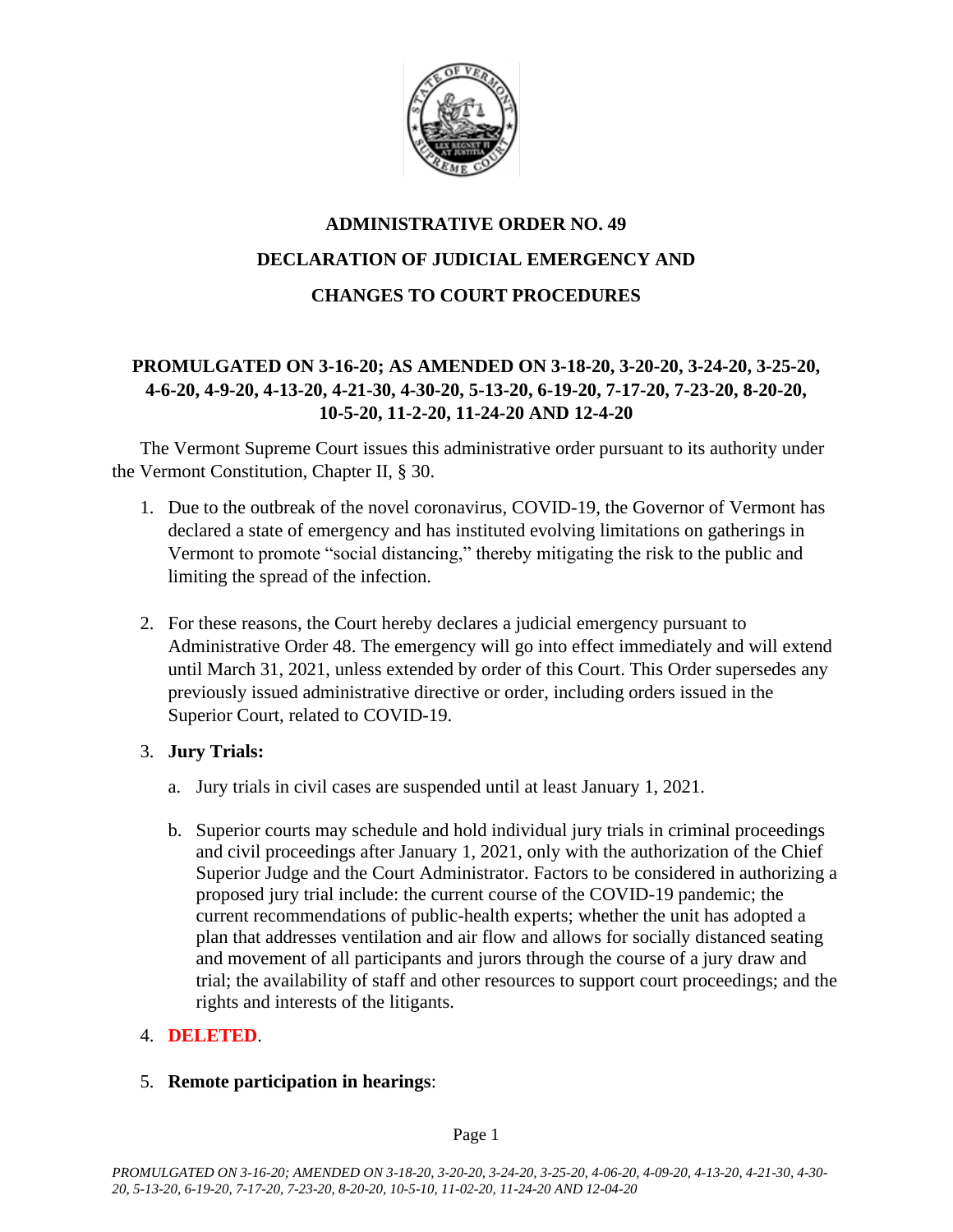- a. Civil, Environmental, Family, and Probate Divisions. The following provisions apply in proceedings in the civil, environmental, family, and probate divisions that would otherwise be governed by V.R.C.P. 43.1, V.R.F.P. 17 (incorporating Rule 43.1 of the Vermont Rules of Civil Procedure for certain proceedings in the family division), and V.R.P.P. 43.1 (collectively "Rule 43.1"). Notwithstanding Rule 43.1 or any other rule inconsistent with this order:
	- i. Video conference: The Judicial Emergency recognized by this Administrative Order constitutes good cause pursuant to Rule  $43.1(c)(5)$  to waive time requirements of paragraphs  $43.1(c)(1)-(4)$ . Accordingly, pursuant to V.R.C.P.  $43.1(c)(3)$ , the court may preside remotely and may on its own motion require parties, witnesses, counsel, or other necessary persons to participate or testify in a trial or other proceeding by video conference upon reasonable notice. Any objections to a hearing notice or order requiring video participation or testimony, or response to objections filed, should be filed as soon as possible. In ruling on any objections to the order requiring video participation or testimony, the court will consider the factors set forth in Rule 43.1(c)(6).
	- ii. Audio conference: Notwithstanding the requirements of V.R.C.P. 43.1(d), on its own motion, by agreement of the parties, or pursuant to motion of a party, the court may preside remotely and may set hearings, whether evidentiary or nonevidentiary, for audio conference such that parties, counsel, witnesses, counsel, and other necessary people participate or testify by audio conference from a remote location. Any objections to a hearing notice or order requiring video participation or testimony, or response to objections filed, should be filed as soon as possible. In ruling on any objections to the court's taking evidence by audio means, the court will be guided by the factors in V.R.C.P. 43.1(d)(3) and (4), except that the court need not find that any individual is physically unable to be present.
- b. Criminal Division and Juvenile Delinquency Proceedings.
	- i. In nonevidentiary proceedings such as status conferences, and any other proceedings where the presence of the defendant is not required by law, on its own motion, the court may preside remotely and may require parties, witnesses, counsel, or other necessary persons to participate by audio or video conference upon reasonable notice.
	- ii. In evidentiary proceedings, the court may preside remotely and may require parties, witnesses, or other necessary persons to participate by audio or video conference in matters where not otherwise authorized by Administrative Order 38, § 1(a), upon agreement of all parties. In deciding whether to take remote testimony by agreement of the parties in a manner not otherwise authorized by Administrative Order 38, the court will consider the factors in V.R.C.P.  $43.1(c)(6)$ (video) and V.R.C.P.  $43.1(d)(3)$  and  $(4)$  (audio).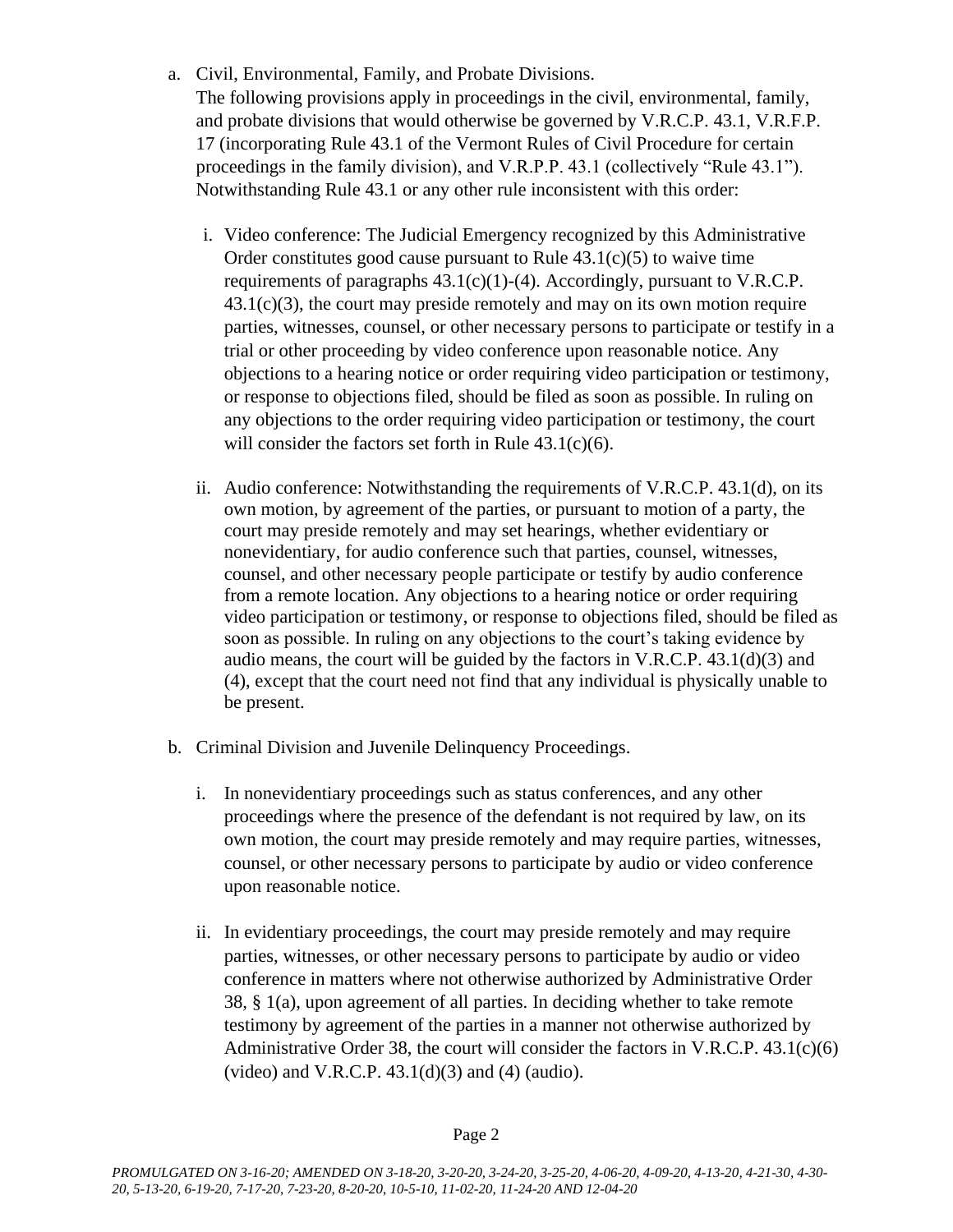- c. Judicial Bureau. Notwithstanding the provisions of V.R.C.P. 80.6(d)(4) and V.R.S.C.P. 6(a) or any other rule inconsistent with this order, the hearing officer may preside remotely and all parties, witnesses, counsel, and other necessary persons must participate by remote audio or video conference. Any objection to remote participation must be filed as soon as possible. In assessing the motion, the hearing officer must consider the factors in V.R.C.P.  $43.1(c)(6)$  (video), (d) $(3)(B)$  and (d) $(4)$ (audio). If the hearing officer finds that there is good cause to allow in-person participation, the matter will be delayed until the restriction on in-person hearings is lifted.
- d. In scheduling and conducting hearings, courts should schedule hearings for remote participation to the maximum extent possible considering the nature of the hearing, the constraints of the above rules, the available technology, and participants' access to adequate means for remote participation.

## 6. **Email filings and service**:

- a. In Superior Court divisions and units where either the 2010 Vermont Rules for Electronic Filing or the 2020 Vermont Rules for Electronic Filing apply and require electronic filing through another mechanism (eCabinet or Odyssey File and Serve), or electronic service through a specified means, those rules must be followed.
- b. In Superior Court divisions and units where there is no electronic filing or for litigants that are not required to electronically file, notwithstanding the provisions of V.R.C.P. 5(e) (incorporated by reference in V.R.Cr.P. 49, V.R.F.P. 4.0(a)(2)(A), V.R.E.C.P. 3,  $4(a)$ ,  $5(a)(2)$ ) and V.R.P.P.  $5(f)$ , or any other rule, parties may file documents with the court using email, subject to the following requirements if a party opts to file by email.
	- i. Filings must be sent as an attachment to the email account for the unit where the filing will be made. The subject line must indicate the division where it is being filed and the case docket number.
	- ii. Further details concerning the method of filing by email will be posted on the vermontjudiciary.org website, and may change from time to time. Parties and lawyers should check the guidance on the website before filing by email.
	- iii. A signature block containing the filer's typed-in name preceded by "/s/," or an electronic facsimile of the filer's signature, a scanned copy of it, or another form of electronic signature as defined in 9 V.S.A. § 271(9), will serve as a party's signature on pleadings, motions, and other documents that must be filed with a signature. This exception does not apply to affidavits, verified pleadings, or other signatures that must be notarized by statute.
- c. In Superior Court divisions and units where there is no electronic filing rule that requires a specified means of service, notwithstanding the requirements of V.R.P.P. 5(b) and V.R.C.P. 5(b) (incorporated into other divisions by V.R.A.P. 25, V.R.Cr.P. 49, V.R.F.P. 4.0(a)(2)(A), and V.R.E.C.P. 3, 4(a), 5(a)(2)), until the conclusion of this judicial emergency or further amendment to this Administrative Order, service of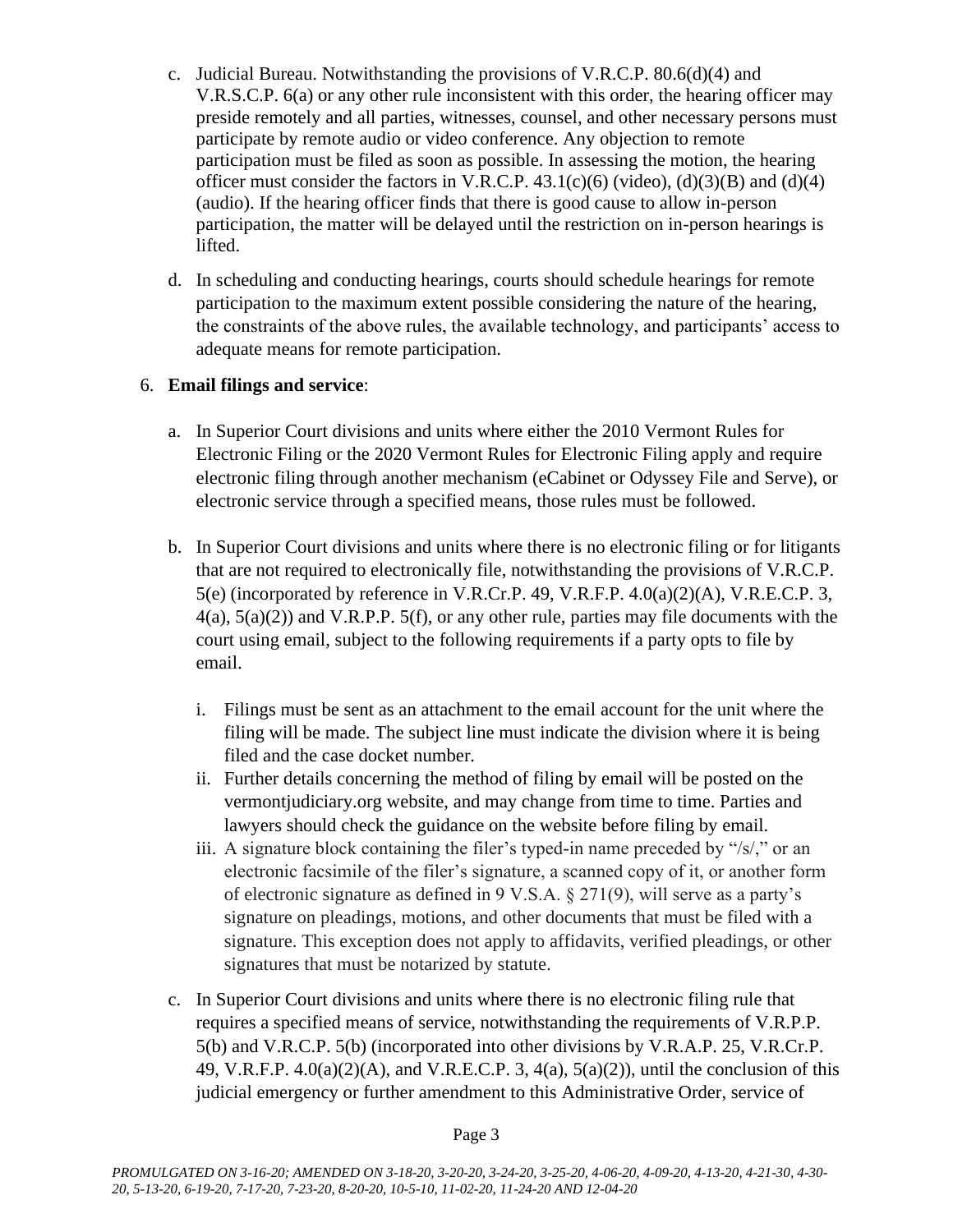pleadings and other papers (other than process) must be made by the following means:

- i. Where service is made by an attorney on an attorney, service must be made by email unless the attorneys mutually agree otherwise.
	- 1. In all pleadings or other papers served or filed, attorneys must provide up to three email addresses at which they agree to accept service. Any email addresses provided must match those that the attorney has registered pursuant to the requirements of Administrative Order 44, § 1. The sending attorney should make service on the receiving attorney by

email to each of the listed addresses, attaching the document or documents to be served. (Attorneys who have not yet provided an email address or email addresses on any pleadings or filings should promptly notify one another of the email addresses to which service should be directed.)

- 2. Attorneys may agree to make service by other means, such as paper or alternate electronic means. Any such agreement must be reduced to writing.
- ii. Where service is made by or to a self-represented party, service may be made by electronic means by mutual agreement between the sending and receiving parties. The parties are not required to enter into such an agreement. If the parties agree to service by electronic means, they must document their agreement to electronic transmission in a writing filed with the court. The written agreement must describe with specificity any email addresses, digital storage systems, or other means the parties agree to use.
- iii. Where service is made by electronic means pursuant to this emergency order, the following applies:
	- 1. The sender of any document by electronic means must follow any applicable standards regarding electronic transmission of confidential documents.
	- 2. The parties must mutually agree in writing to any changes in the method of service, and parties must immediately notify one another of any changes that affect the method of service, including changes in email addresses.
	- 3. Service by email to an email address provided pursuant to this emergency order is complete upon transmission, provided that such service is not effective if the sending party learns that the attempted service did not reach the receiving party.
	- 4. Any certificate of service filed with the court must indicate the method by which the document was served. If the document was served by email, the certificate of service should specify the email address or addresses to which it was sent.
- d. In the Supreme Court, notwithstanding the provisions of V.R.A.P. 25, V.R.C.P. 5, and any other rules relating to the filing of motions, documents, and briefs with the Supreme Court: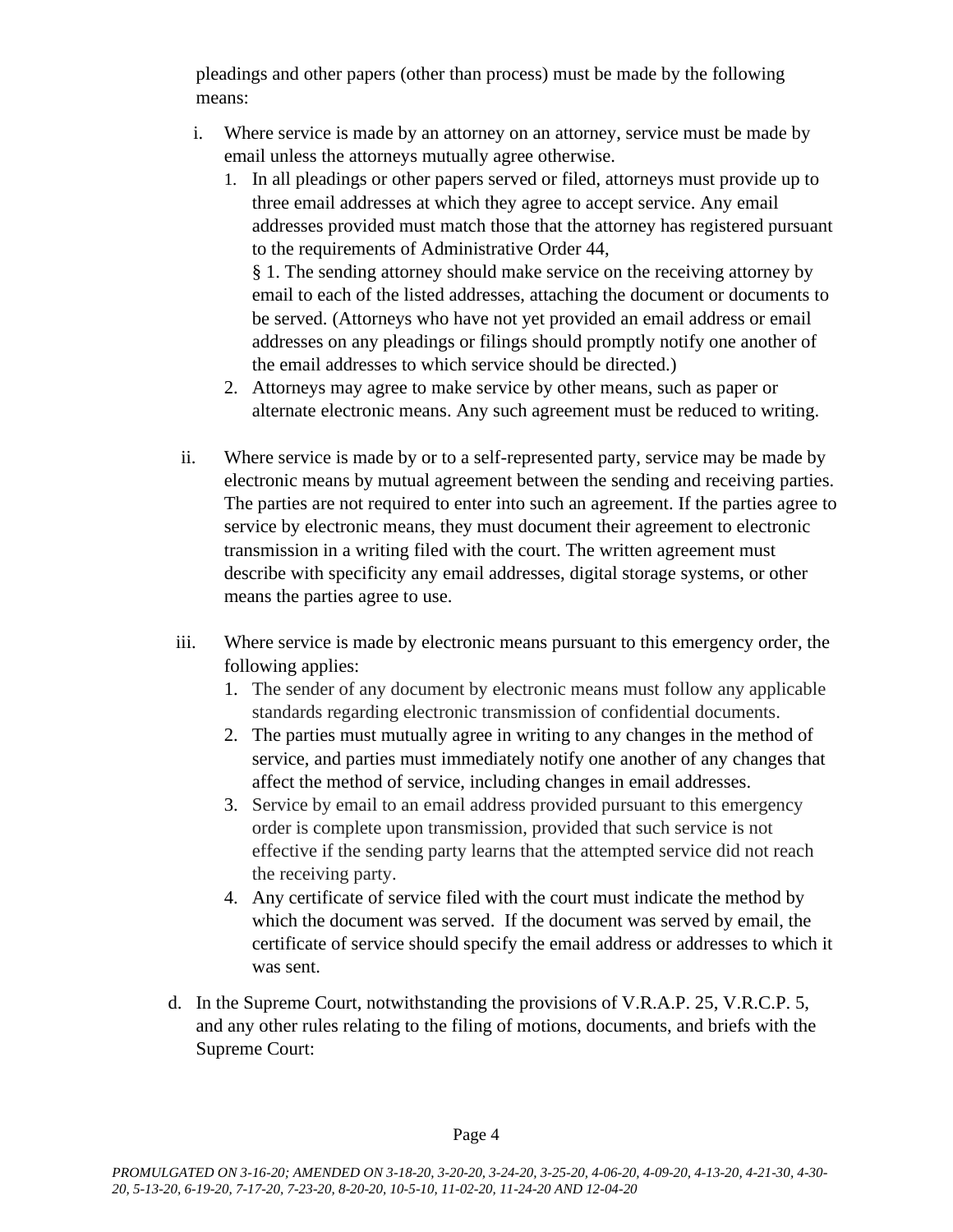- i. Parties may file motions and other documents other than briefs by email. Filings must be sent as an attachment to [jud.supremecourt@vermont.gov](mailto:jud.supremecourt@vermont.gov) and the subject line should contain the Supreme Court docket number.
- ii. The requirements to file paper copies of appellate briefs and printed cases in V.R.A.P. 31 and 32 are suspended. Appellate briefs and printed cases will be considered filed when transmitted as an attachment by email to [jud.supremecourtbriefs@vermont.gov](mailto:jud.supremecourtbriefs@vermont.gov) as required by V.R.A.P. 32. Parties must file one paper copy of all appellate briefs and printed cases within 7 days of submitting the electronic copy. The Court may by order require parties to file additional paper copies of briefs and printed cases.
- e. In the Supreme Court, parties must serve motions and filings other than briefs and printed cases pursuant to the requirements of 6(c) above. Briefs or printed cases must be served on the other parties to the appeal as required by the appellate rules. In particular, pursuant to V.R.A.P. 31(b), an electronic version of the brief must be served on each party to the appeal, except that a paper copy must be served on any self-represented party unless the parties agree otherwise.
- f. Filings sent by email will be considered filed on that date if the email is received before 4:30 p.m.
- 7. **Access to Court Buildings:** Access to Judiciary buildings will be managed as follows:
	- a. While this order is in effect, no person, other than judicial officers, Judiciary employees, contractors, and volunteers on Judiciary business, will be permitted to enter a courthouse except as follows:
		- i. Individuals seeking to file documents with the court in person may file them in the receptacles provided at the entryway to each courthouse. Individuals will not be permitted to enter the courthouse to file documents, and filings will not be accepted at the counter. These individuals will be provided with the appropriate court forms as necessary if requested.
		- ii. Individuals who seek to enter for the purpose of participating in a hearing or other proceeding (that has not been suspended pursuant to this order or ordered to be held remotely) will be permitted to enter. This includes parties, witnesses, lawyers and legal staff, guardians ad litem, interpreters, communications specialists, qualified mental-health professionals, pretrial service coordinators, and crime victims and victim advocates. In relief-from-abuse and civil-stalking proceedings, each party may be accompanied by one support person, whether a domesticviolence advocate, family member or friend.
	- iii. Individuals who are not participating in a hearing as described above will not be admitted for the purpose of observing a hearing except that members of the media with a permanent or one-time registration certificate pursuant to Administrative Order No. 46 may enter a courthouse for the purpose of covering a hearing. While this order is in effect, no applications for new one-time registrations will be entertained.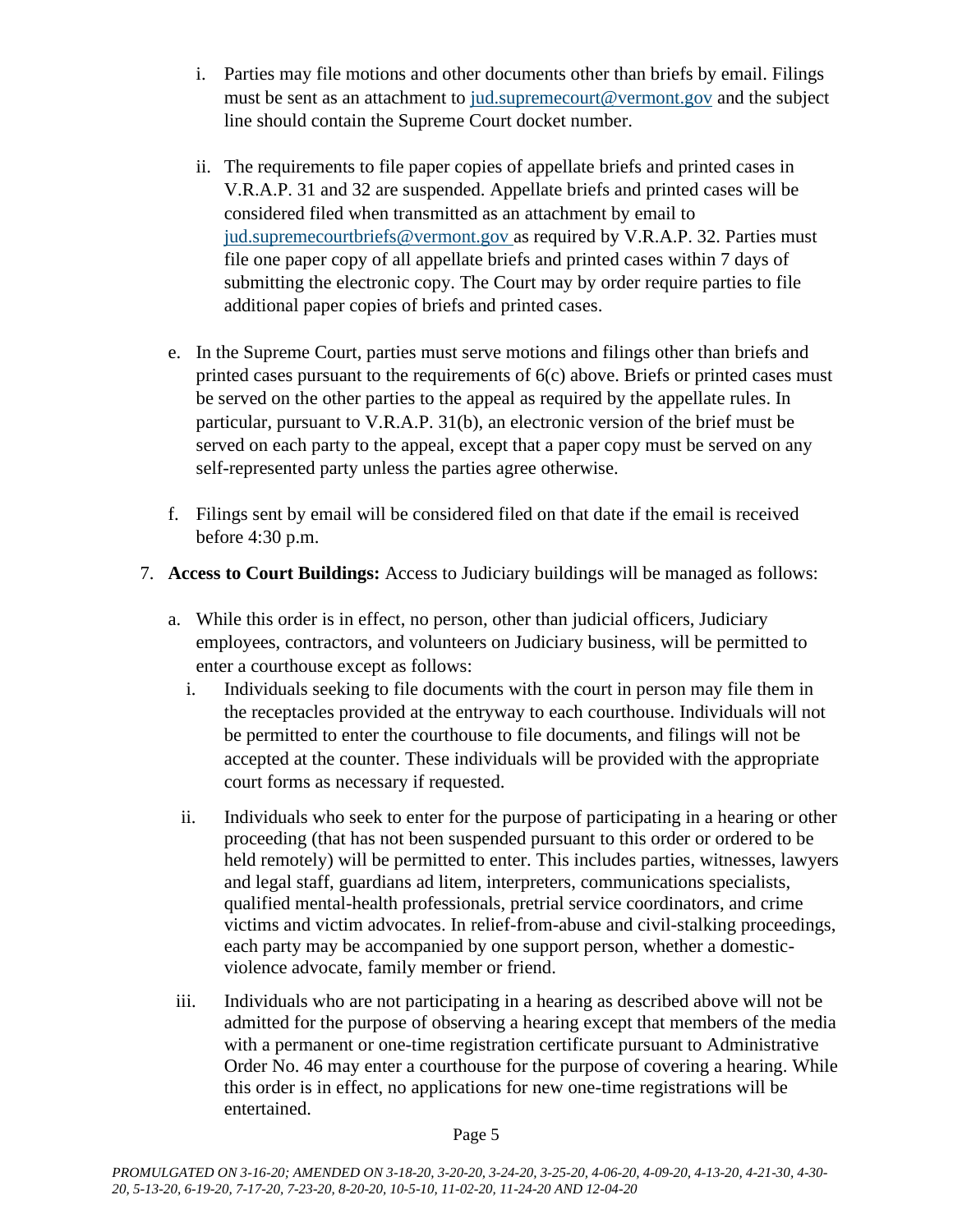- iv. All individuals admitted to a courthouse should observe social distancing while in the courthouse, staying at least six feet away from other individuals to the extent reasonably possible.
- v. Where the Judiciary shares space with other state agencies, entry shall be permitted to such other agencies only in accord with policies mutually agreed to between the Commissioner of Buildings and General Services and the State Court Administrator. Where the Judiciary shares a common entrance to space occupied by county government offices in a county courthouse, entry shall be permitted to such county offices only in accord with policies mutually agreed to between Assistant Judges and the State Court Administrator for county buildings.
- b. Individuals entering a courthouse will be screened pursuant to protocols reflected in an Administrative Directive of the State Court Administrator, developed to conform to public-health guidance. The screeners are authorized to deny admission to any person who, in the screeners' discretion, does not meet the established criteria for entry pursuant to the State Court Administrator's directive or who refuses to participate in the screening process. They are further authorized to require members of the public who do not comply with this Administrative Order and the State Court Administrator's Administrative Directive to leave Judiciary facilities.
- c. All individuals entering Judiciary facilities must wear masks at all times, including in the courtroom, except to the extent the State Court Administrator adopts evidencebased policies or protocols, which may be amended from time to time, setting forth exceptions to this general rule. The masks may be made of cloth and should cover the individual's mouth and nose at all times.
- 8. **Public Access to Court Records**: For the duration of this Order, the Court directs Judiciary staff to make reasonable efforts to comply with the timelines set forth in Vermont Rules for Public Access to Court Records Rule § 6. However, for the duration of this Order, the Court suspends strict enforcement of these deadlines.
- 9. **Court Administration**: The Court Administrator will develop forward looking management strategies, and will continue to balance public-health considerations and the Court's constitutional responsibilities to serve the public, in responding to evolving conditions.
- 10. **Deadlines:** Nothing in this Order extends statutes of limitations or other filing deadlines.

# 11. **DELETED.**

12. **Discretion Concerning Oral Arguments in the Supreme Court:** Notwithstanding V.R.A.P. 33.1, V.R.A.P. 34, or any other rule or timeline inconsistent with this order, the Supreme Court may hold oral arguments remotely by telephone, video or other electronic means for summary and full-Court proceedings. In addition, in its discretion, and with notice to the parties, the Court may decide appeals, for summary and full-Court cases, without argument and on the basis of the briefs. Public access to the remote hearings will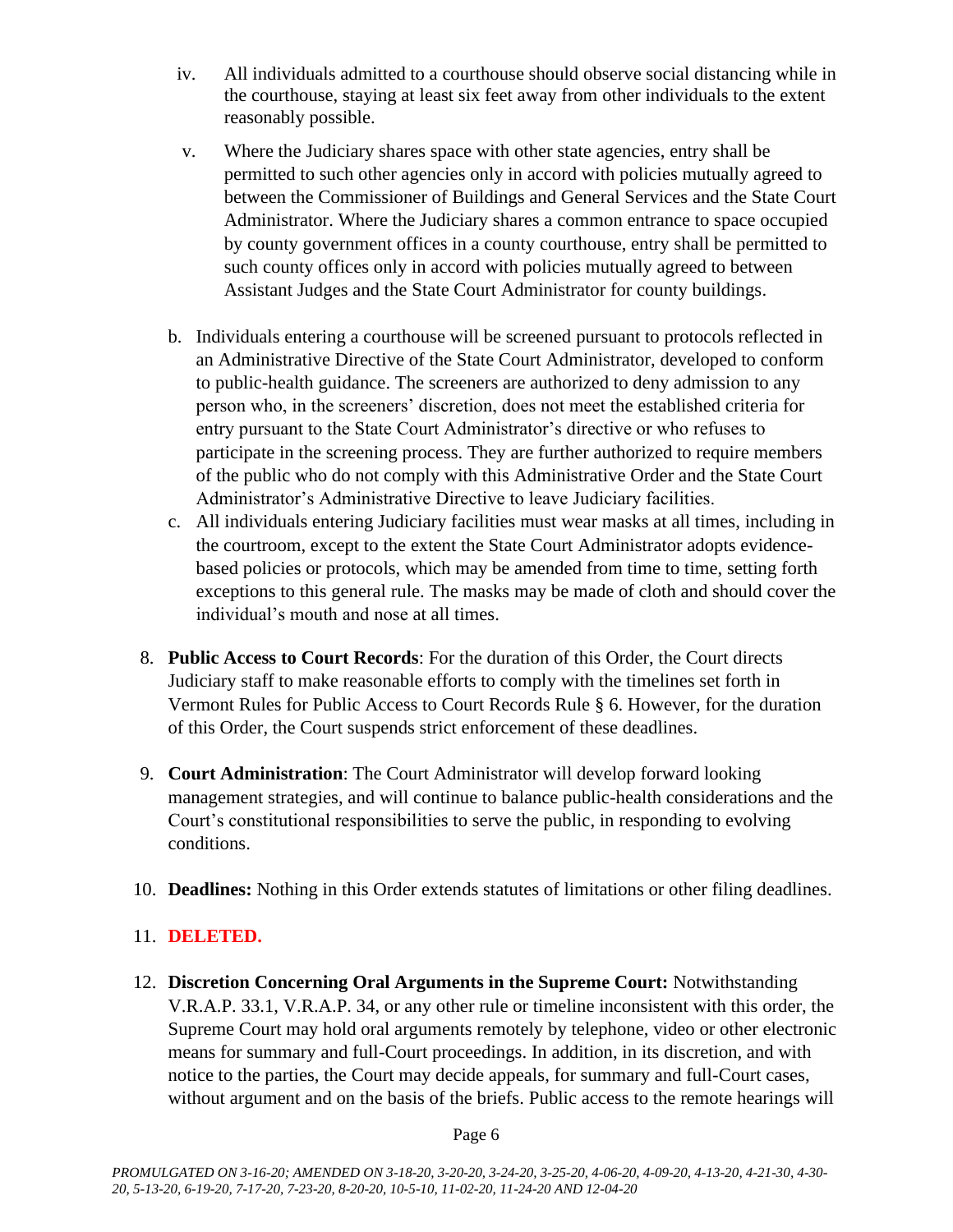be provided solely through electronic means and no individual, including registered members of the media, will be admitted to the Supreme Court building.

- 13. **Participation in Court-Ordered Mediation**: Pursuant to V.R.C.P. 16.3(b)(3), for as long as the judicial emergency exists under this order, the judicial emergency constitutes "good cause" authorizing remote participation in mediation, by video or telephone, without a stipulation or further court order. Notwithstanding V.R.F.P. 18(d)(4) and V.R.P.P. 16.1(d)(4), parties to matters in the family and probate divisions may attend court-ordered mediation remotely, by video or telephone.
- 14. **Work Locations**: To protect the health and safety of Judiciary employees and users of judicial services, and to protect public health, safety, and welfare, Judiciary employees may conduct Judiciary work only (1) in their assigned courthouses or administrative offices during business hours (or after business hours for authorized supervisors); or (2) remotely consistent with Judiciary teleworking guidelines during the COVID-19 pandemic.

## 15. **Committees, Boards, and Commissions Established or Governed by Supreme Court Rules**:

- a. **Scope:** This section applies to the committees, subcommittees, boards, commissions, and similar bodies (collectively, "committees") established or governed by the Supreme Court. This includes those established or governed by the following Supreme Court Administrative Orders: 9 (Professional Responsibility Program), 17 (Civil Rules Committee), 20 (Criminal Rules Committee), 23 (Evidence Rules Committee), 24 (Probate Rules Committee), 29 (Family Rules Committee), 35 (Judicial Ethics Committee), and 40 (Public Access to Court Records Committee). It also includes those established by the following Supreme Court Rules: Rules of the Supreme Court for Disciplinary Control of Judges (Judicial Conduct Board), the Rules of Admission to the Bar (Board of Bar Examiners and Character and Fitness Committee), and the Rules for Mandatory Continuing Legal Education (Board of Mandatory Continuing Legal Education).
- b. **Continuing Operations**: Committees will continue to perform their core functions to the extent possible consistent with this section and their obligation to mitigate the risks associated with the COVID-19 pandemic.
- c. **Committee Meetings:** All in-person committee meetings are suspended. Committees are authorized to meet remotely, by telephone or video, and, where required pursuant to applicable rules, must take reasonable steps to facilitate public observation or participation. They are also authorized to conduct business by email. Notwithstanding any rule to the contrary, committees may act through remote means (video, telephone, email) without facilitating public observation where reasonably necessary to respond to urgent matters. In addition, assistance panels convened under Rule 4 of the Administrative Order 9 may continue to meet if participation is accomplished through video or audio means and not in person.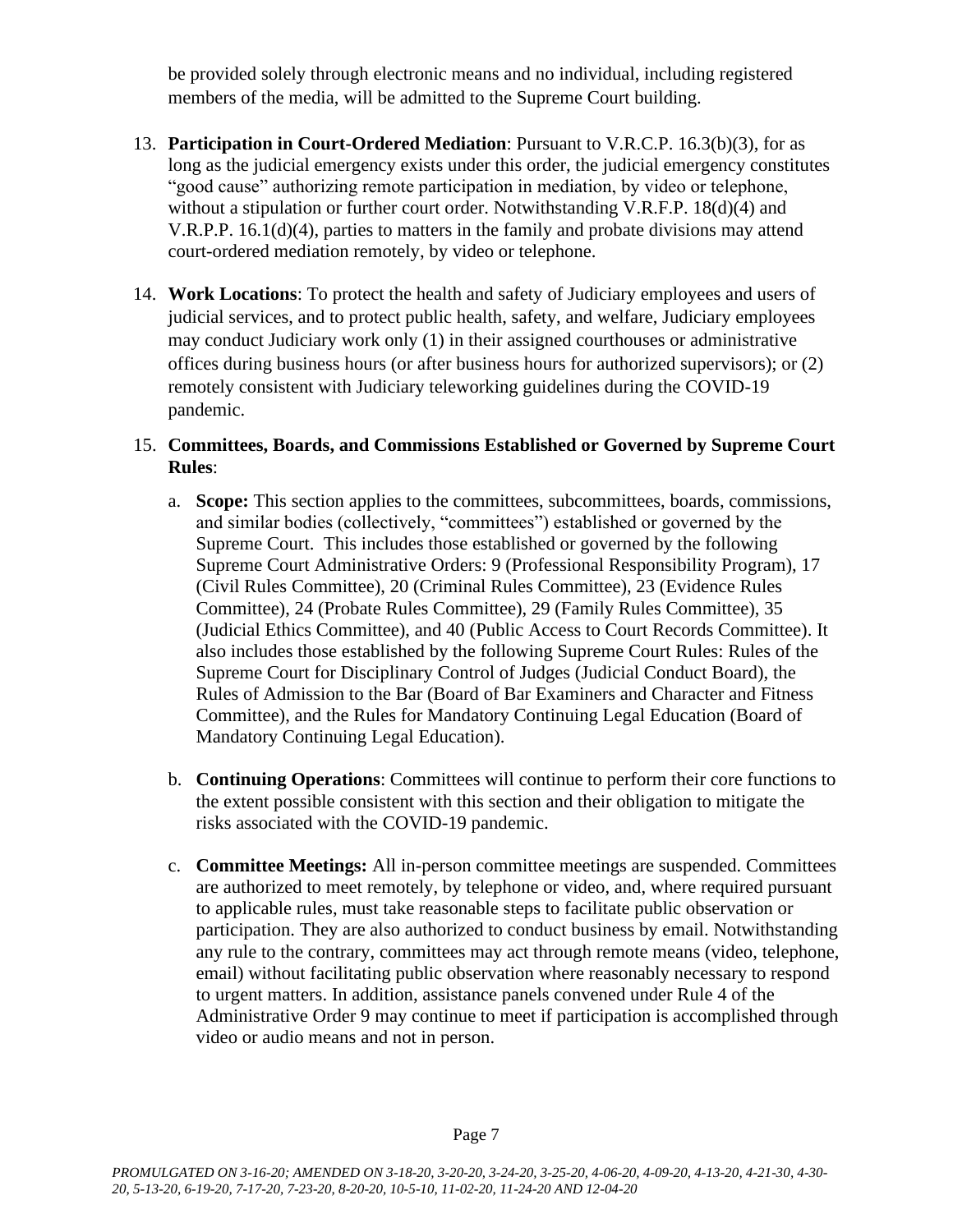## d. **Committee Hearings:**

- i. In the discretion of the Board or Committee, and subject to staffing limitations, probable cause hearings and nonevidentiary hearings may be conducted by the Judicial Conduct Board, Professional Responsibility Board, Board of Bar Examiners, and Character and Fitness Committee, or any panels of these committees, if all persons participate through remote means.
- ii. The Judicial Conduct Board, Professional Responsibility Board, Board of Bar Examiners, and Character and Fitness Committee, or any panels of these committees, may conduct evidentiary hearings, subject to staffing and resource availability. To the maximum extent possible, evidentiary hearings should be conducted using remote video or audio conferencing. Notwithstanding Vermont Rule of Civil Procedure 43.1 or any other rule inconsistent with this order, a Board or Panel may preside remotely and may on its own motion require parties, witnesses, counsel, or other necessary persons to participate or testify by remote means, subject to participants' access to adequate means for remote participation. Any objection to conducting the hearing by video or audio conference must be filed as soon as possible. In ruling on any objection, the Board or Committee should consider the factors in Vermont Rule of Civil Procedure  $43.1(c)(6)$  (video) and Rule 43.1(d)(3) (audio), except the Board or Committee need not find that any individual is physically unable to be present. If the Board or Committee allows some or all participants in a hearing to participate or attend physically, they must follow the protocols for entering judiciary buildings as set forth in ¶ 7.

### e. **Board of Bar Examiners—Oaths of Admission:**

Pursuant to Rule 20(e) of the Vermont Rules for Admission to the Bar, the oath of admission may be administered by one of the authorized individuals remotely in real time using video.

## f. **MCLE Rule Waivers:**

For the license renewal period ending June 30, 2020, under the Mandatory Continuing Legal Education Rules that were in effect through June 30, 2020:

- i. The 10-hour limit on the number of self-study hours that can be claimed for a reporting period, as specified in Mandatory Continuing Legal Education Rules § 5(a)(2), is suspended for the 2018-2020 reporting period.
- ii. The limits on the number of hours that can be claimed under  $\S$  5(b)(10) for a reporting period, including both the limits for specific types of activities and the 10-hour limit on the total number of hours for all such activities, are suspended for the 2018-2020 reporting period.

For the license renewal period ending June 30, 2021, under the Mandatory Continuing Legal Education Rules as amended effective July 1, 2020:

- iii. The 6-hour limit on the number of hours for programs delivered as Non-Moderated Programming Without Interactivity that can be claimed for a reporting period, as specified in Rule 3(A)(3) of Rules of Mandatory Continuing Legal Education, is suspended for the 2019-2021 reporting period.
- iv. The 12-hour minimum number of hours for programs delivered as either Moderated Programming or Non-Moderated Programming With Interactivity as a Key Component that must be taken in a reporting period, as specified in Rule 3(A)(2), is suspended for the 2019-2021 reporting period.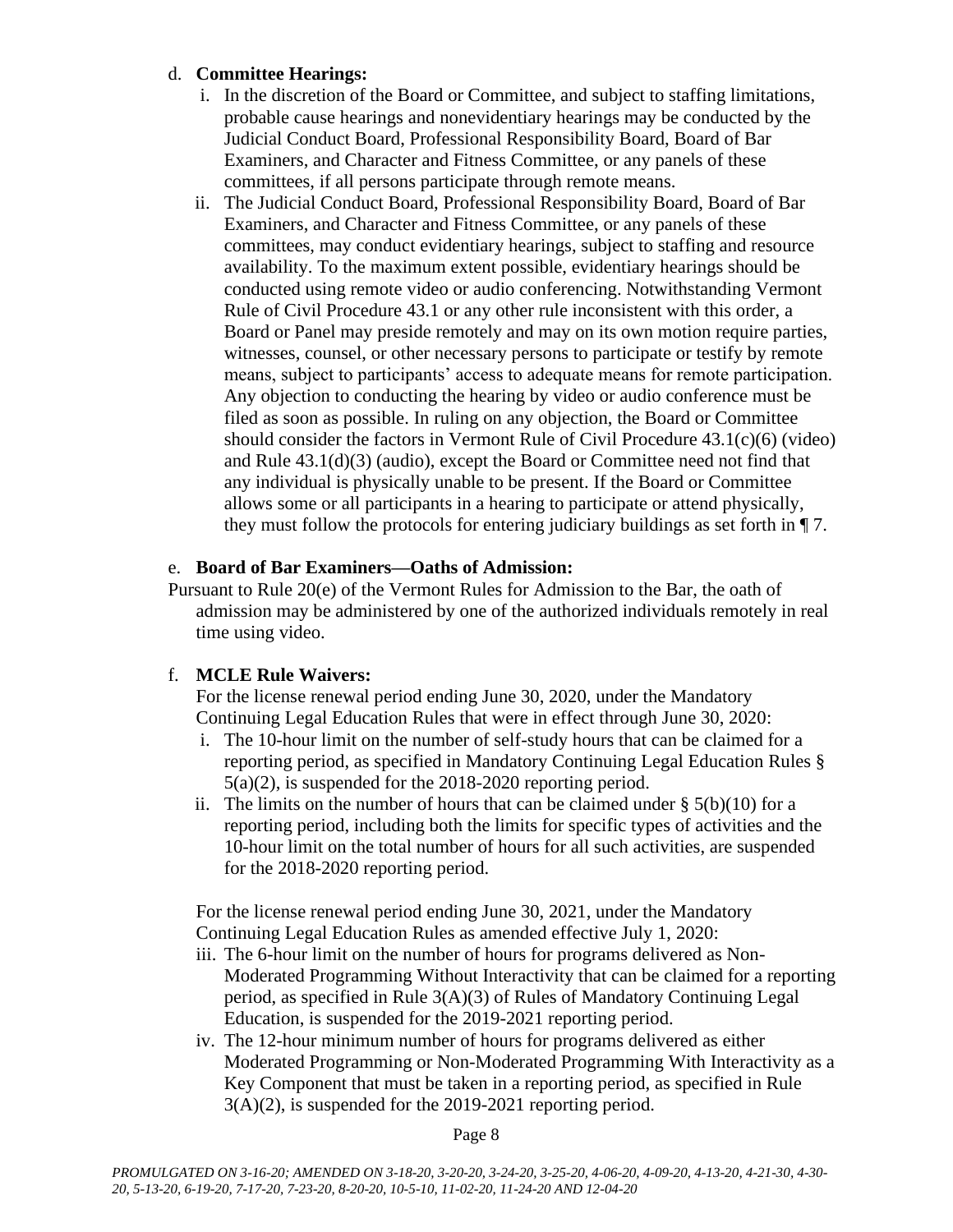v. The limits on the number of hours that can be claimed under all sections of Rule 6 for a reporting period are suspended for the 2019-2021 reporting period.

### g. **Email Filings**:

Notwithstanding any court rule or administrative order to the contrary, parties may file documents with any board or committee subject to this rule by email, subject to the following requirements. Filings must be sent as an attachment to the email address associated with the board or committee on the Vermont Judiciary web site. The subject line must indicate the case or subject matter of the filing. Further details concerning the method of filing by email will be posted on the vermontjudiciary.org website, and may change from time to time. Parties and lawyers should check the guidance on the website before filing by email.

### 16. **Venue**

Pursuant to 4 V.S.A. § 37(b), the court promulgates the following emergency rule. Notwithstanding any statute or court rule inconsistent with this rule,

- a. The Chief Superior Judge, in consultation with the Court Administrator, may assign venue for status conferences, minor hearings, or other nonevidentiary proceedings to any court in the state, as necessary in light of operational accommodations arising from the COVID-19 pandemic, provided that all participants are afforded the opportunity to participate remotely; and
- b. The Chief Superior Judge, in consultation with the Court Administrator, may assign a change in venue in any matter during this judicial emergency as necessary to ensure access to justice for the parties or to promote the fair and efficient administration of justice.

## 17. **Notarization and Oaths**:

- a. In depositions upon oral examination, notwithstanding requirements of V.R.C.P. 30(c) (incorporated into other divisions by V.R.Cr.P. 15(d), V.R.P.P. 26, V.R.F.P.  $4.0(g)$ , and V.R.E.C.P.  $2(c)$  or any other rule, at any deposition taken pursuant to Vermont rules or court orders, an officer or other person authorized to administer an oath may administer the oath remotely, without being in the physical presence of the deponent as long as the administering person can both see and hear the deponent using audio-video communication for the purpose of positively identifying the deponent.
- b. In court hearings in which a witness testifies by video or audio conference pursuant to V.R.C.P. 43.1, as incorporated in to the rules of other divisions, and as impacted by this Administrative Order, the court may administer the oath remotely provided the court is satisfied as to the identity of any witness testifying remotely.
- 18. **July Bar Exam**: Rule 9(a) of Vermont Rules of Admission to the Bar of the Vermont Supreme Court, which requires the Uniform Bar Examination to be administered in February and July on dates designated by the NCBE, is suspended. The Uniform Bar Examination previously scheduled for July 2020 and rescheduled for September 2020 is cancelled. Notwithstanding Rules 9 and 10 of the Vermont Rules of Admission to the Bar, the Board of Bar Examiners is authorized to administer and grade an alternative bar examination in fall 2020 by remote means. This bar examination will provide the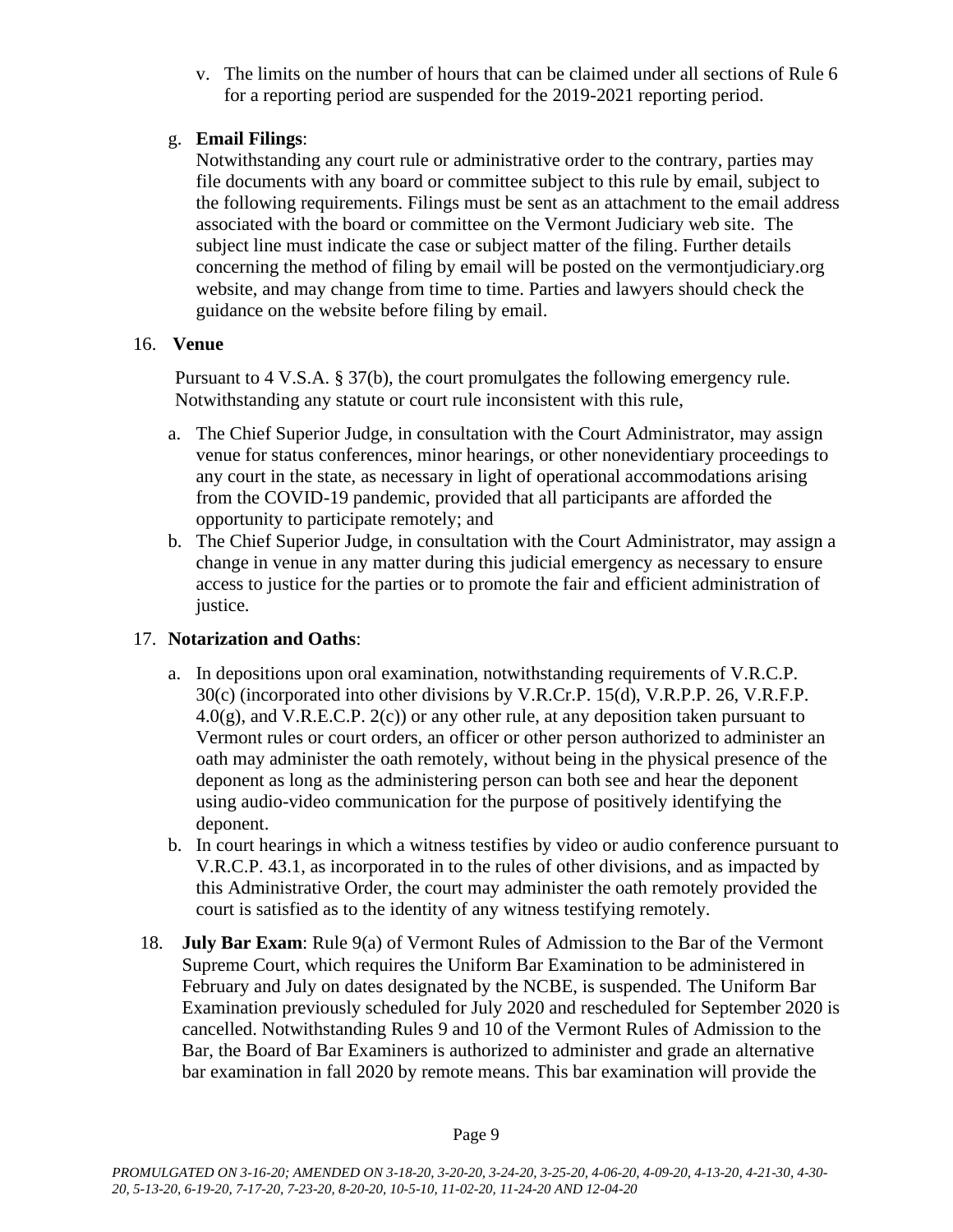same basis for admission under the Vermont Rules of Admission to the Bar as the Uniform Bar Examination.

- a. The Board must provide updates on the specifics of the exam as soon as possible to applicants who previously applied for and were found eligible to sit for the July 2020 examination (registered applicants).
- b. The remote examination will be created by the NCBE and will consist of fewer questions but will cover the same subjects as the Uniform Bar Examination (UBE).
- c. Registered applicants will be registered automatically for the remote examination.
- d. Registered applicants may opt out of the remote examination and either:
	- i. withdraw their application and receive a full refund of the application fee paid to Vermont; or
	- ii. choose to be registered to sit for the February 2021 administration.
- e. Registered applicants who decide not to sit for the remote examination and to be registered for the February 2021 examination will be considered to be "registered for the next administration of the bar examination," for the purposes of eligibility to practice as a legal intern under Part VI of the Vermont Rules of Admission to the Bar.
- f. The Board is authorized to enter into Memoranda of Understanding with other states offering the NCBE's fall 2020 remote examination to provide for portability of scores earned on that examination, wherever possible.
- 19. **Attorney Licensing:** Notwithstanding the provisions of A.O. 41 § 2(b), for the relicensing period ending June 30, 2020, attorneys who face financial hardship on account of the impact of the COVID-19 pandemic may defer payment of the relicensing fee until September 1, 2020. Attorneys must still complete the relicensing and CLE reporting through the online portal by the June 30 deadline.
- 20. **Scheduling Priorities:** In scheduling, priority shall be given to juvenile cases and those involving defendants detained pretrial.

# 21. **Pleading Requirements in Eviction Proceedings:**

- a. Notwithstanding the provisions of Rules 8 and 9 of the Vermont Rules of Civil Procedure, in any action for eviction of a tenant of residential housing filed on or after March 27, 2020, the plaintiff must attach to the complaint the plaintiff's certification that the filing complies with the federal CARES Act. In particular, the plaintiff must certify either that the plaintiff has complied with the restrictions of the CARES Act, or that the CARES Act is inapplicable to the property from which plaintiff seeks to evict a tenant.
- b. If the complaint was filed without the certification required in  $\P$  21(a), such certification must be filed with the court by August 14, 2020.
- c. The certification required in  $\P$  21(a) must be in substantially the form reflected in [Appendix A](https://www.vermontjudiciary.org/sites/default/files/documents/Appendix%20A_0.pdf) to this amendment.

## 22. **Pleading Requirements in Foreclosure Proceedings:**

a. Notwithstanding the provisions of Rule 80.1 of the Vermont Rules of Civil Procedure, in any action for residential foreclosure filed between March 27, 2020, and December 31, 2020, the plaintiff must attach to the complaint the plaintiff's certification that the filing complies with the federal CARES Act and Regulation X, 12 C.F.R. § 1024.39, or that the CARES Act does not apply to the filing.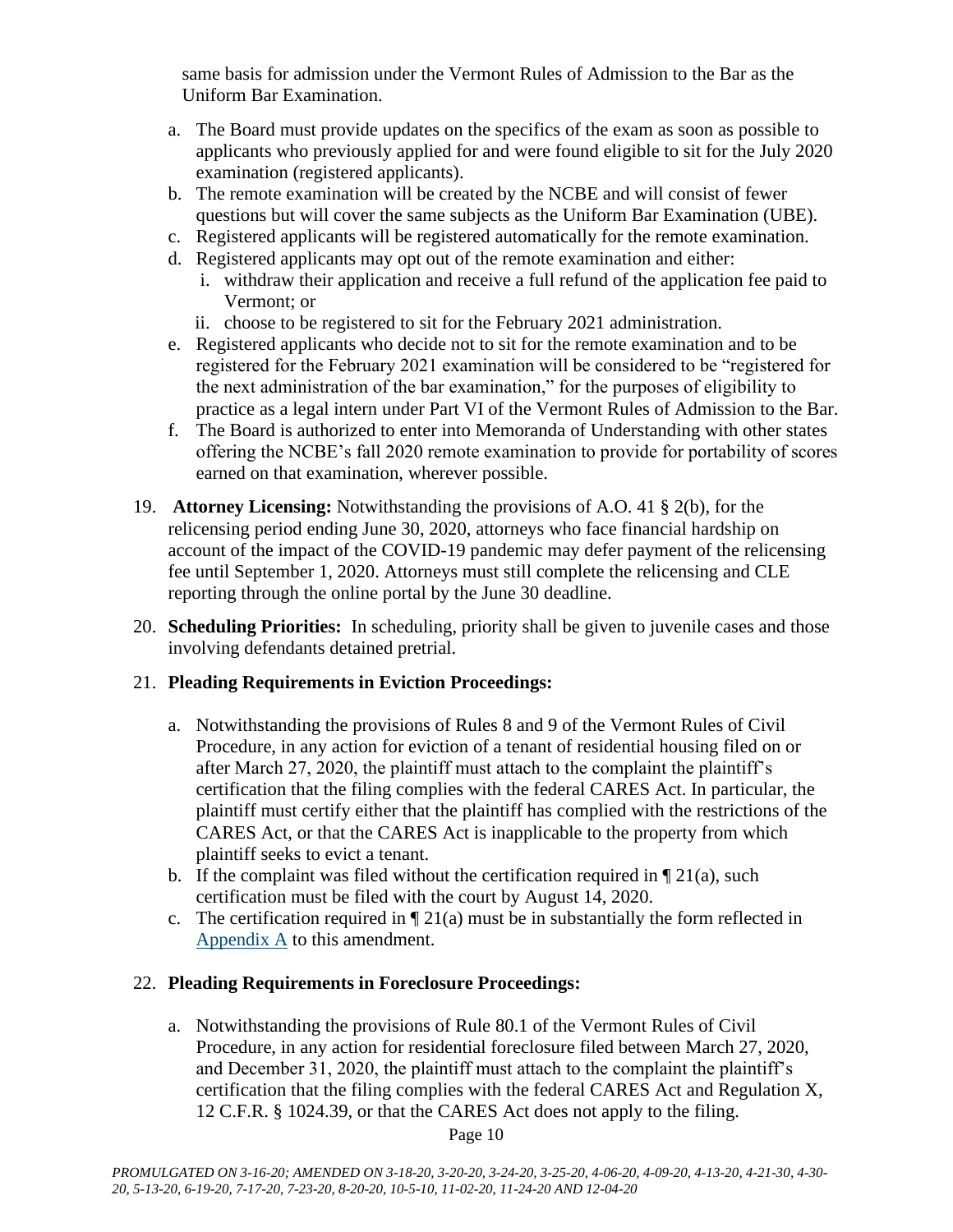- b. If the complaint was filed without the certification required in  $\P$  22(a), such certification must be filed with the court by August 14, 2020.
- c. The certification required in  $\sqrt{22(a)}$  must be in substantially the form reflected in [Appendix B](https://www.vermontjudiciary.org/sites/default/files/documents/Appendix%20B.pdf) to this amendment.

23. **February 2021 Bar Examination:** The Board of Bar Examiners is authorized to administer the February 2021 Uniform Bar Examination by remote means.

#### **Explanatory Note**

The current COVID-19 pandemic forces the Judiciary to balance critical and to some extent competing objectives.

Importantly, the courts play a critical role in protecting individual rights and maintaining the rule of law that is the backbone of our constitutional democracy. The United States and Vermont Constitutions protect individual rights to life, liberty, and due process. "[T]he judiciary is clearly discernible as the primary means through which these rights may be enforced." Davis v. Passman, 442 U.S. 228, 241 (1979). As James Madison said, independent courts "will consider themselves in a peculiar manner the guardians of those rights; they will be an impenetrable bulwark against every assumption of power in the Legislative or Executive; they will be naturally led to resist every encroachment upon rights expressly stipulated for in the Constitution by the declaration of rights." Id. at 241-42 (citing 1 Annals of Cong. 439 (1789)).

In addition, the work of Vermont's courts has a profound impact on the daily lives of Vermonters. Courts are charged with deciding critical questions related to the protection of children and the rights of their parents. The criminal justice system cannot fully function without the active engagement of courts. Rather than resorting to destructive self-help strategies, individuals and organizations rely on courts to resolve all manner of disputes by applying established legal principles. Families turn to courts to address vital issues, many involving urgent conflicts. And courts adjudicate civil petitions to protect individuals' safety.

Moreover, open trials are important to the administration of justice. As the U.S. Supreme Court has explained, "The value of openness lies in the fact that people not actually attending trials can have confidence that standards of fairness are being observed; the sure knowledge that anyone is free to attend gives assurance that established procedures are being followed and that deviations will become known. Openness thus enhances both the basic fairness of the criminal trial and the appearance of fairness so essential to public confidence in the system." Press-Enter. Co. v. Super. Ct. of Cal., Riverside Cty., 464 U.S. 501, 508 (1984). For these reasons, we have recognized that the public has a "constitutional and common law right of access to court records and proceedings," State v. Tallman, 148 Vt. 465, 472, 537 A.2d 422, 427 (1987), and public judicial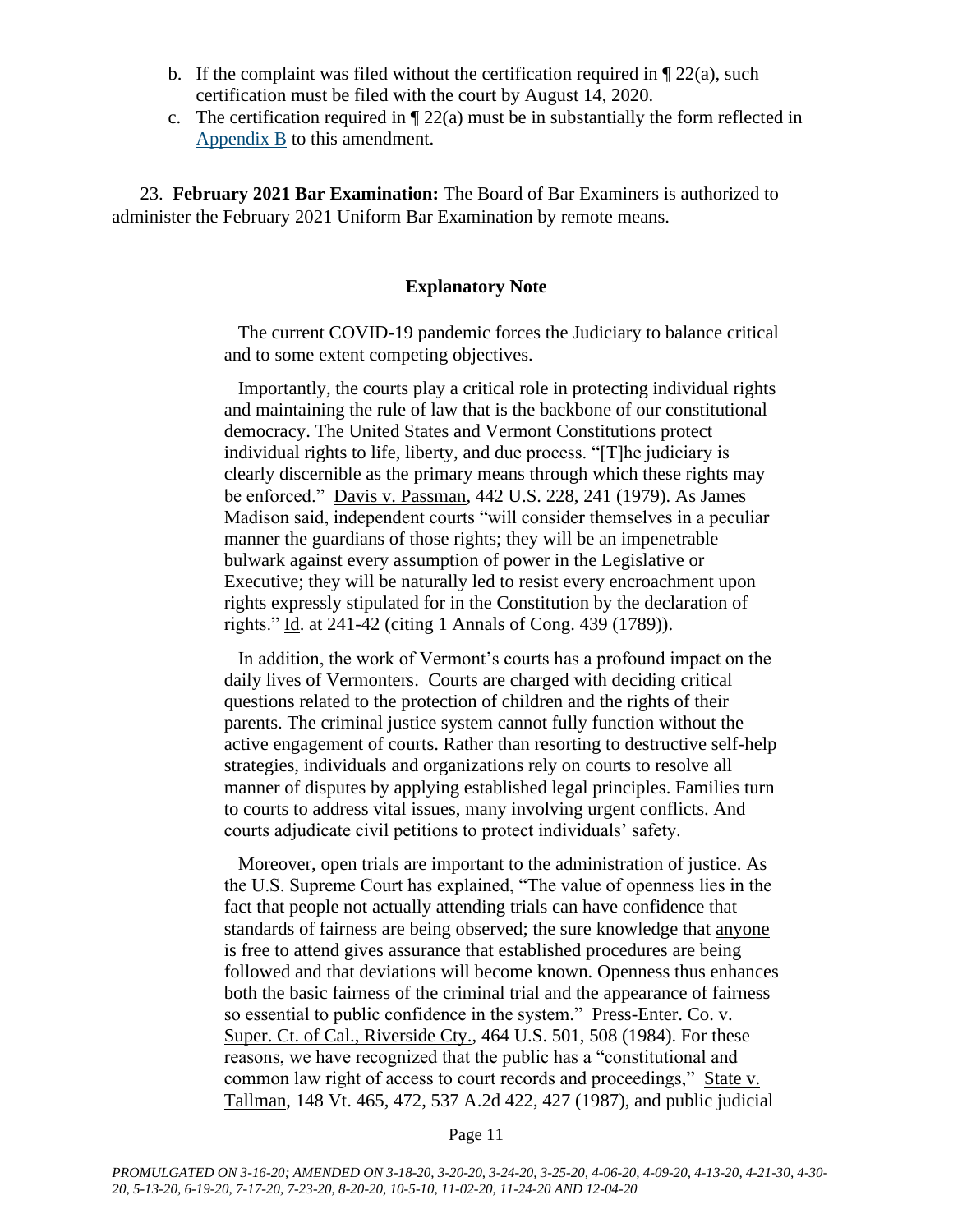proceedings are the rule, and closed ones the exception. Herald Ass'n, Inc. v. Ellison, 138 Vt. 529, 533, 419 A.2d 323, 326 (1980).

Nevertheless, the current public-health crisis arising from COVID-19, and the resulting declaration of a judicial emergency, reinforced by the Governor's declaration of a State of Emergency, calls for extreme measures to mitigate the impact of the pandemic. The Governor, based on evidence-based public-health concerns, has declared a State of Emergency in Executive Order 01-20, and has augmented the restrictions in that Executive Order with a series of addenda imposing increasingly restrictive limitations on public gatherings and activities. Through our own Administrative Order, as amended from time to time, the Vermont Supreme Court has declared a judicial emergency and has implemented increasingly more expansive changes with respect to matters within our authority in an effort to meet the Judiciary's most urgent constitutional obligations while respecting the recommendations of public-health officials, mitigating risks to the dedicated public servants who work in the judiciary, and responding to the staffing challenges arising from the pandemic.

This ongoing process of responding to the evolving public-health crisis, balancing competing concerns, and adjusting court rules and operations will continue until this crisis runs its course. Some changes in court operations will require rule changes or amendments to this Administrative Order. Some operational changes, such as implementation of remote work for many Judiciary staff, fall within existing authority of the Court Administrator and do not require amendments to this Administrative Order.

The Court's initial order, on March 16, 2020, postponed superior court hearings in all but the most urgent cases—those most profoundly impacting individuals' personal liberty, safety, and family attachments. In those cases, the impact of inaction by the courts would be particularly substantial and enduring. In addition, in those cases, the Court sought to maximize the use of remote audio and video to minimize the number of individuals congregating for a hearing. In addition, the Court suspended all judicial bureau hearings as well as rules regarding court filings to allow individuals to use email for most court filings. The Court also suspended strict enforcement of timelines related to public requests for court records, while requiring reasonable efforts under the circumstances in response to public records requests. Finally, the Court imposed restrictions on access to court buildings to exclude anyone at high risk of infection pursuant to Department of Health guidelines, as well as anyone seeking to enter the courthouse for any purpose other than participating in or attending a public proceeding.

The March 18 amendment assigned the Supreme Court discretion to waive oral argument in its own proceedings, or to conduct those arguments by remote audio or video means. The amendment carved out a narrow exception to the general suspension of nonemergency hearings for nonevidentiary, nonemergency hearings that could be conducted entirely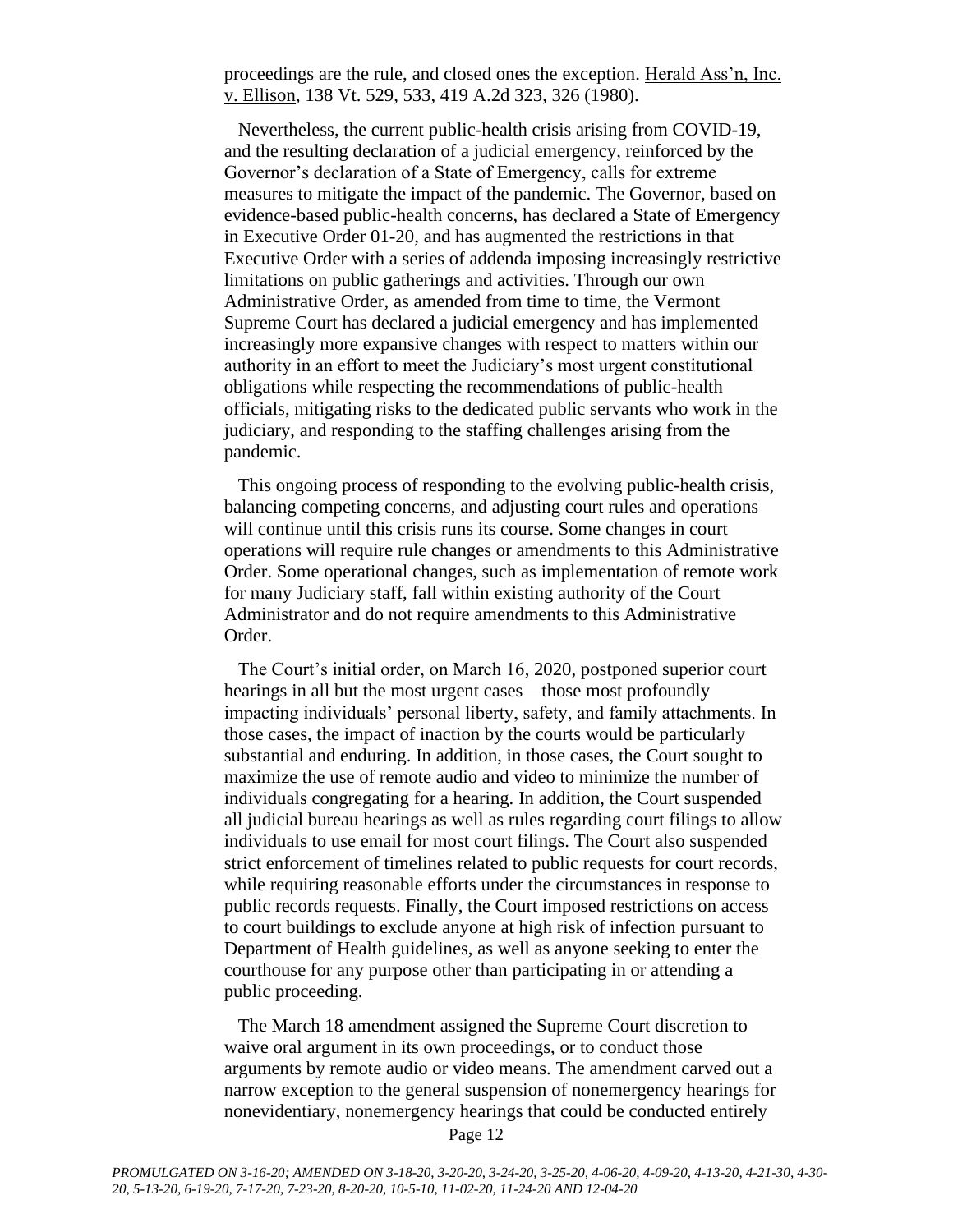remotely. This exception was limited by staff availability, and the amendment authorized the Court Administrator to make real time determinations as to whether and to what extent to schedule or conduct such hearings.

By amendment on March 20, the Court augmented its rule authorizing court filings by email to allow electronic signatures in lieu of "wet" signatures on such documents. It suspended the in-person participation requirement with respect to court-ordered mediation. And it limited the times and locations that Judiciary employees can conduct Judiciary business.

By amendment on March 24, the Court extended the duration of the restrictions on access to courthouses to be coterminous with the rest of the Administrative Order and made some technical corrections to that provision. In addition, the Court issued a host of general directives concerning committees, boards, and commissions established or governed by the Supreme Court. These measures included suspending in-person committee meetings; suspending most adjudicative hearings by boards except those necessary to protect the public; and authorizing email filings with these committees. The Court also authorized remote administration of the oath of admission to the Bar, and waived certain continuing legal education requirements for the license renewal period ending June 30, 2020. Finally, in recognition of the likelihood that public-health demands and reduced staff availability may require the Judiciary to find creative ways to address the most urgent cases, the Court invoked its statutory authority to make rules concerning venue to authorize the Chief Superior Judge, in consultation with the Court Administrator, to depart from the ordinary rules of venue in certain circumstances.

By amendment on March 25, the Court has adopted this Explanatory Note. The Court has further restricted public access to those court proceedings that are continuing pursuant to this Administrative Order. With narrow exceptions, only participants in those proceedings will be admitted to Judiciary courthouses. The Court has taken this extreme step in recognition of the Governor's March 24 Addendum 6 to Executive Order No. 01-20, which called for Vermonters to stay at home or in their place of residence, leaving only for essential reasons. The Court seeks to mitigate the Constitutional concerns raised by an order temporarily excluding the general public from court proceedings by including an exception allowing registered members of the media to attend court proceedings that are not otherwise confidential by law. Because of the administrative challenges of operating courts under current circumstances, the March 25 amendment provides that no new applications for one-time media certification will be entertained while this order is in effect. The amendment further urges all individuals admitted to a courthouse to observe social distancing.

#### **Explanatory Note—April 6, 2020 Amendment**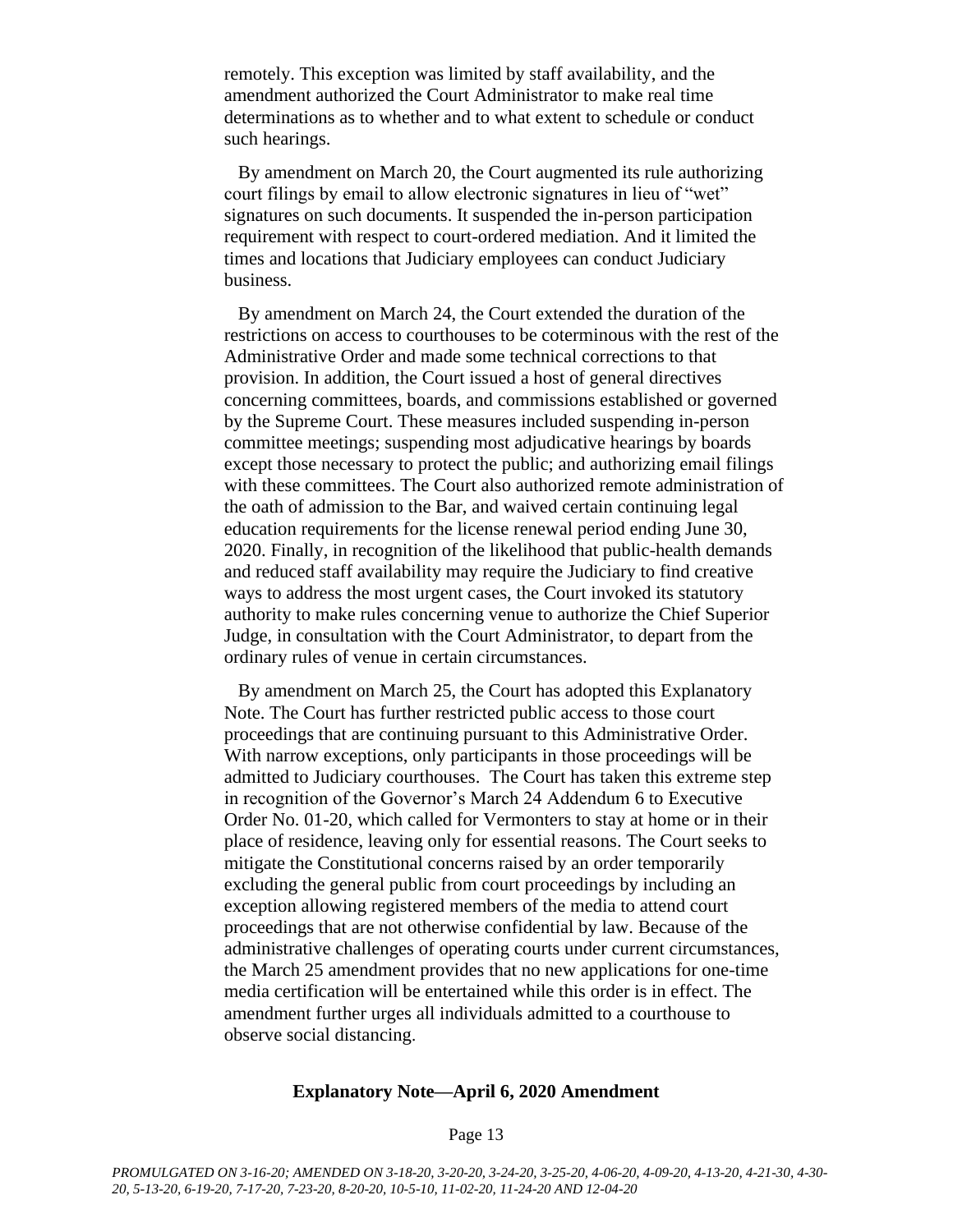By amendment to ¶ 3(b) dated April 6, the Court has deferred all jury draws and jury trials to at least May 15, notwithstanding the termination date of the Administrative Order declaring a judicial emergency. In light of the course of the public-health crisis, the fact that jury draws and jury trials require that many people operate in close physical proximity, and the strains on the Judiciary arising from the COVID-19 pandemic, it is virtually impossible that jury draws or jury trials would be consistent with public health, as well as the health and safety of parties, their lawyers, and Judiciary staff, by May 15. In light of the advance planning jury trials typically require, this amendment gives parties, witnesses, lawyers, and court staff ample notice of the continued suspension of jury trials until at least May 15. The suspension of jury trials implicates fundamental constitutional rights, most acutely in cases in which a criminal defendant is in custody pending trial. For that reason, the Court will revisit the question of jury trials on an ongoing basis through the continuing course of this judicial emergency with a goal of resuming such trials as soon as reasonably safe.

The April 6 amendment also suspends the requirement of filing paper briefs and printed cases in appeals to the Supreme Court. In light of the Governor's March 24 Addendum 6, this amendment removes the paperfiling requirement that would otherwise require most parties to travel to their office to assemble the paper briefs and printed case, and may lead them to call upon other staff for administrative support. The rule requires that within 30 days of the termination of the judicial emergency, or within 30 days of an amendment terminating the suspension of the paper-filing requirement, a party must file the paper briefs and printed cases otherwise required by the appellate rules. Recognizing that in some cases the Court may have already done much of its work on a case by the time the paperfiling requirement applies, the amendment allows parties to request permission to file only a single paper copy of a brief and printed case at that time.

The April 6 amendment makes a minor change to the provision regarding access to courts, replacing an inaccurate description with the proper term "communications specialists."

The April 6 amendment allows the Supreme Court to hold arguments by video or other electronic means, in addition to telephone. Because the Supreme Court arguments will be by remote electronic means, the April 6 amendment clarifies that public access to court hearings will also be effected by remote means. No individuals, whether participants, media, or otherwise, will be admitted to the Supreme Court building for oral arguments because no arguments will be physically held in the Supreme Court.

With respect to notarization and oaths, the April 6 amendment seeks to address the challenges arising from requirements based in court rule that certain documents, such as affidavits and verified complaints, be notarized. The amendment authorizes individuals to essentially self-certify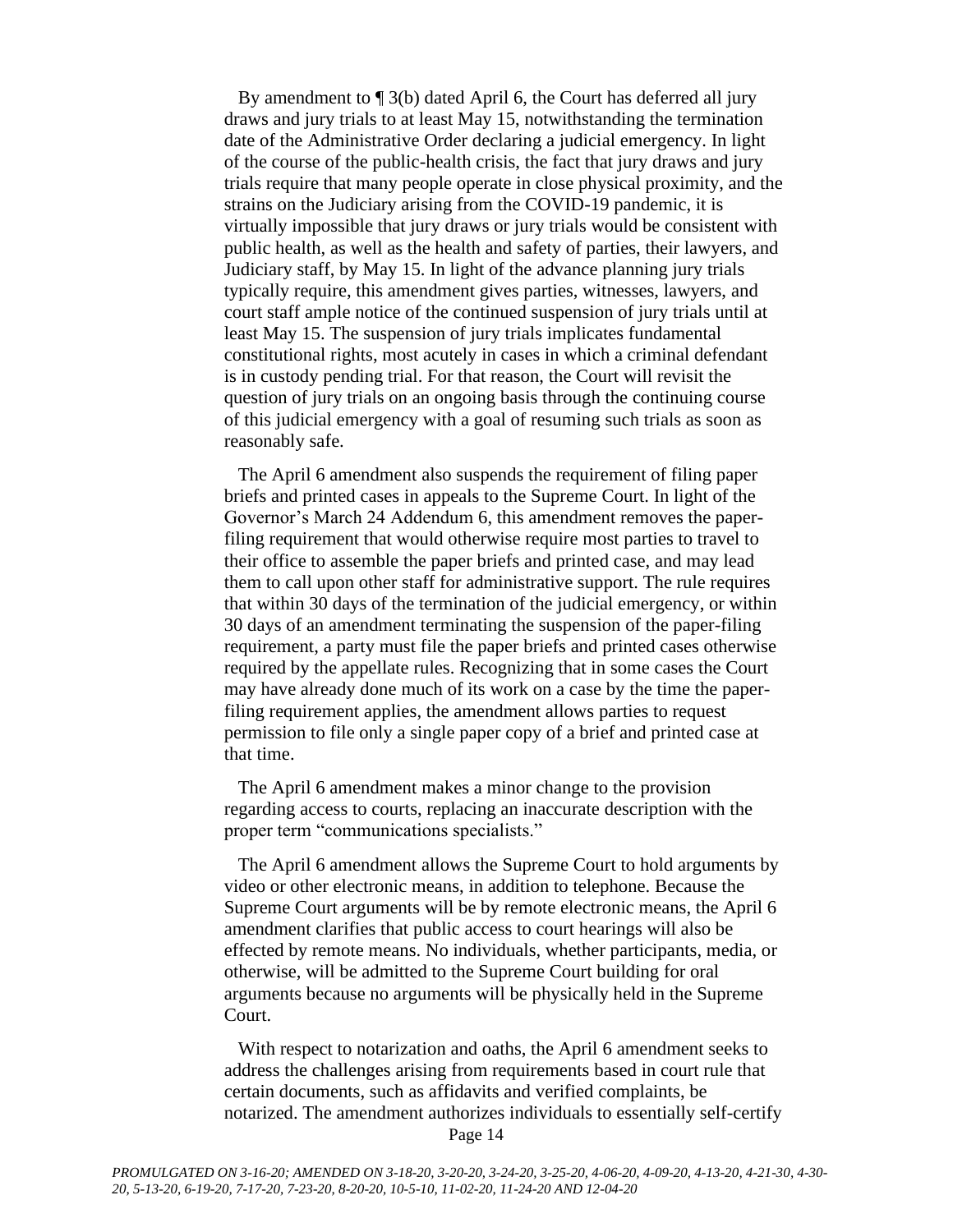the truthfulness of their statements, subject to the penalty of contempt, where notarization is otherwise required by court rule. It does not purport to change notarization requirements where affidavits are required by statute. In that regard, the remedy provided by these rules is limited. The Legislature is currently considering legislation that would address these problems more broadly, and the Court will revisit this amendment upon passage of any legislation relating to oaths and affidavits filed in court.

To facilitate ongoing discovery in the context of the social-distancing measures currently in place, the April 6 amendment further allows for remote administration of the oath in the context of depositions. Finally, the amendment makes it clear that courts may administer oaths remotely for the purpose of conducting remote hearings where otherwise authorized, provided the court is satisfied as to the identity of the witness testifying remotely.

Finally, in light of the health concerns posed by the ongoing COVID-19 pandemic, the April 6 amendment suspends the administration of July Uniform Bar Exam. This position is consistent with that taken by some neighboring states and is appropriate in Vermont at this time. The Court intends to reschedule the exam for the fall if the NCBE offers the exam at that time and if administration of it is possible without placing those involved at risk.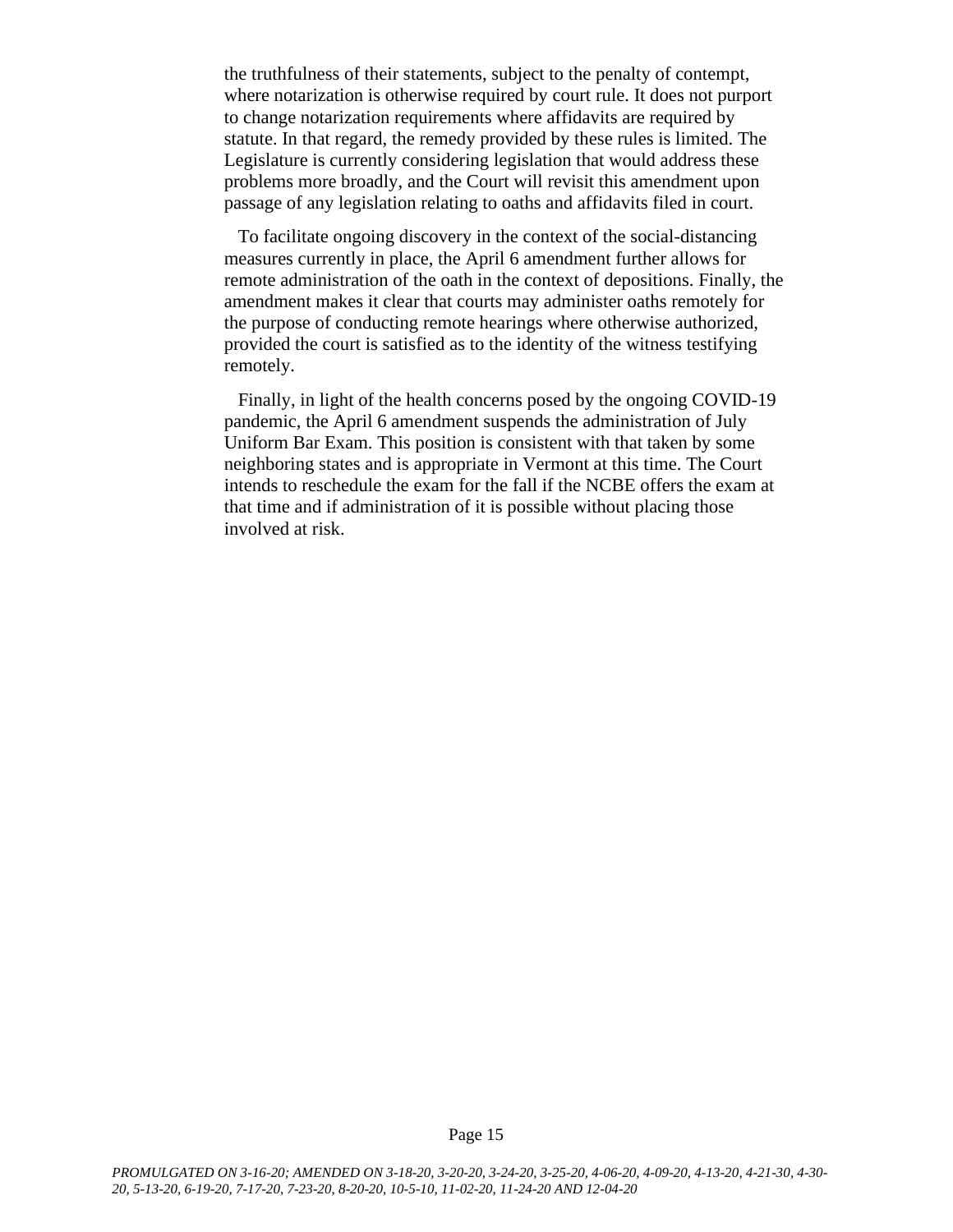#### **Explanatory Note—April 9, 2020 Amendment**

The April 9 amendment extends the sunset date of this Administrative Order from April 15, 2020 to May 31, 2020. Because of the significant lead time involved in scheduling court proceedings, the continuing uncertainty about when public-health social distancing measures will be relaxed, and the likely need to prioritize certain cases as social distancing requirements ease, unless otherwise specified within Administrative Order 49, the provisions of AO 49 will be extended until May 31, 2020. The April 9 amendment also strikes paragraph 3(b) which established a different period of suspension for jury trials than for other matters. Pursuant to this amendment, the period of suspension of jury draws and jury trials is coterminous with the period in which other hearings are suspended. The Court will revisit this timing as conditions on the ground, and public-health recommendations, evolve.

#### **Explanatory Note—April 13, 2020 Amendment**

By amendment to ¶ 6 dated April 13, the Court has suspended some court rules regarding service of pleadings and other documents in Superior Court proceedings to require that lawyers serve documents on one another by email, and to allow by voluntary agreement service on or by selfrepresented parties by electronic means. This amendment follows from the Governor's March 24 Addendum 6 to Executive Order No. 01-20, which called for Vermonters to stay at home or in their place of residence, leaving only for essential reasons. Because many lawyers and parties are properly remaining in their homes during this time, many do not have regular access to their incoming paper mail and thus may fail to satisfy deadlines for responding to documents served by mail. Many also lack access to copiers, postal meters, and administrative support necessary for sending pleadings and other papers by mail. The rule does not mandate service by email by or to self-represented parties, who may not have email addresses or ready access to one another's email addresses, but does allow service by email or other electronic means by mutual agreement. The amendment requires an agreement for service to or from a self-represented party to be in writing and filed with the court.

This amendment does not apply to service of process governed by V.R.C.P. 4, or analogous rules in other divisions, and does not apply where applicable electronic filing rules require other means of electronic service. Nor does it alter any rules or statutes concerning when and to whom service of such documents is required. It only addresses the means of serving documents where required by V.R.P.P. 5(b) and V.R.C.P. 5(b) (incorporated into other divisions by V.R.A.P. 25, V.R.Cr.P. 49, V.R.F.P.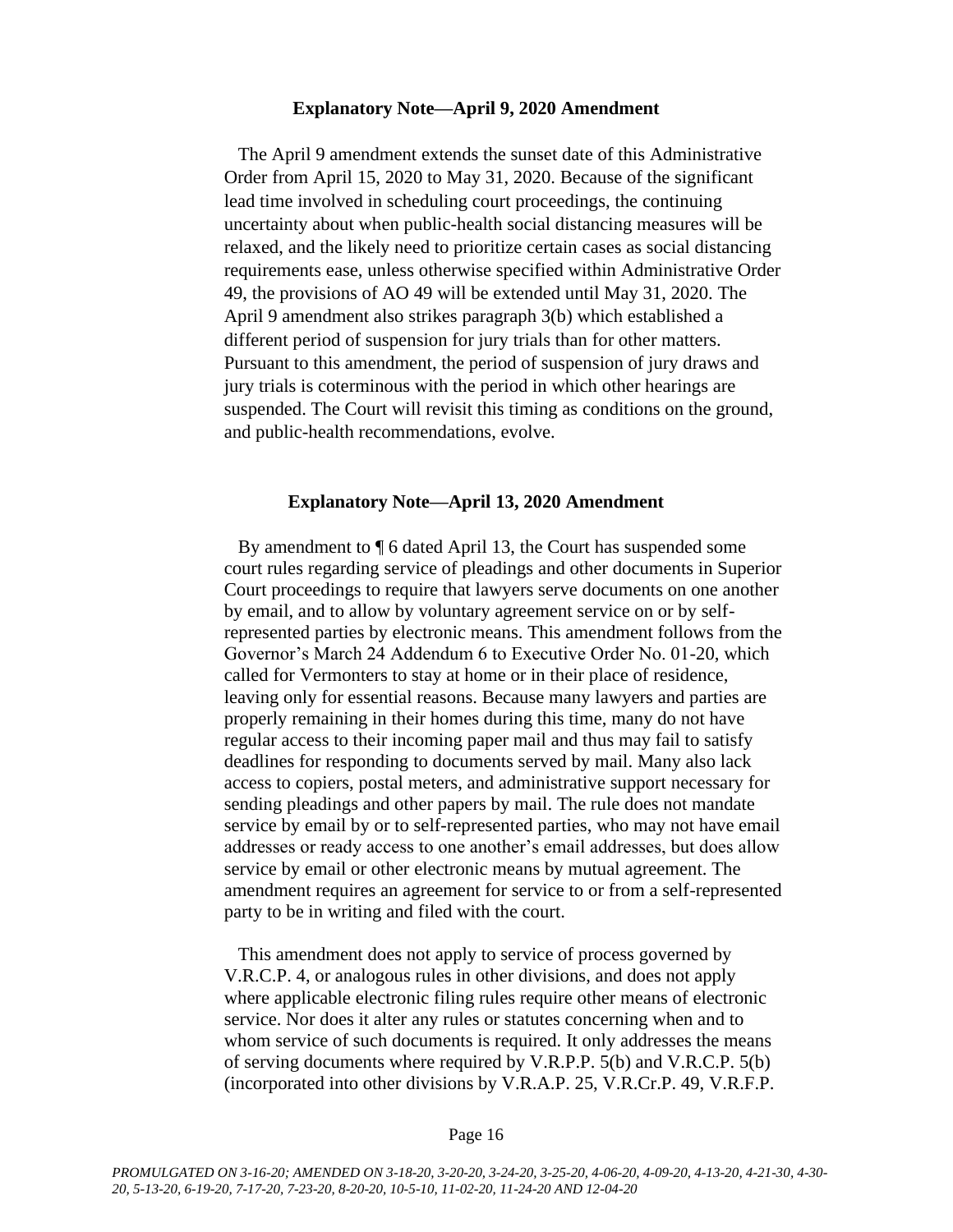$4.0(a)(2)(A)$ , and V.R.E.C.P. 3,  $4(a)$ ,  $5(a)(2)$ ), or other provisions of law regarding service other than initial service of process.

To facilitate mandatory email service, attorneys must provide an email address on all documents filed with the court or served on another party. Pursuant to Administrative Order 44, attorneys in active status are already required to register up to three email addresses in eCabinet for purposes of receiving notices of hearing and other documents. Attorneys may include staff email addresses among those addresses registered in eCabinet. Because attorneys may not have listed their eCabinet email addresses on documents filed or served as of the effective date of this amendment, the amendment requires attorneys to promptly notify one another of the email addresses at which they will receive service if they have not included this information in any pleadings or filings. Although this amendment establishes email as the default means of service between attorneys, they may agree in writing to alternative methods of service, including service by mail or other electronic means such as a shared digital storage system. This agreement must be made in writing. Any change to the means of service, whether indefinite or for the purpose of serving a specific document, must be documented in writing.

Where a party makes service to the email address provided by the other party pursuant to this rule, or as otherwise provided in the parties' agreement, service is complete upon transmission. However, if the sending party learns that the attempted service did not reach the party to be served, service is not complete.

The April 13 amendment provides that motions and filings in the Supreme Court must be served in the same manner as service of pleadings and other papers in the Superior Court, as outlined in paragraph 6(c). In particular, lawyers must serve one another by electronic means as set forth above, unless they mutually agree otherwise. Self-represented parties may agree to send and/or receive service by email, as described above, but are not required to. The April 13 amendment recognizes that under existing rules briefs are served on represented parties electronically. Selfrepresented parties may agree to service by electronic means, but the default remains paper service.

#### **Explanatory Note—April 20, 2020 Amendment**

The April 20 amendment adds motions to modify or enforce parent-child contact in juvenile and domestic cases to the list of emergency motions that are not suspended by this Administrative Order. As a practical matter, where parties cannot reach agreement with respect to parent-child contact in the context of the COVID-19 crisis, either parent should be able to bring the matter to the court for resolution—the parent seeking to enforce the existing order as to parent-child contact, or the parent seeking to suspend or modify the order. The amendment clarifies that hearings on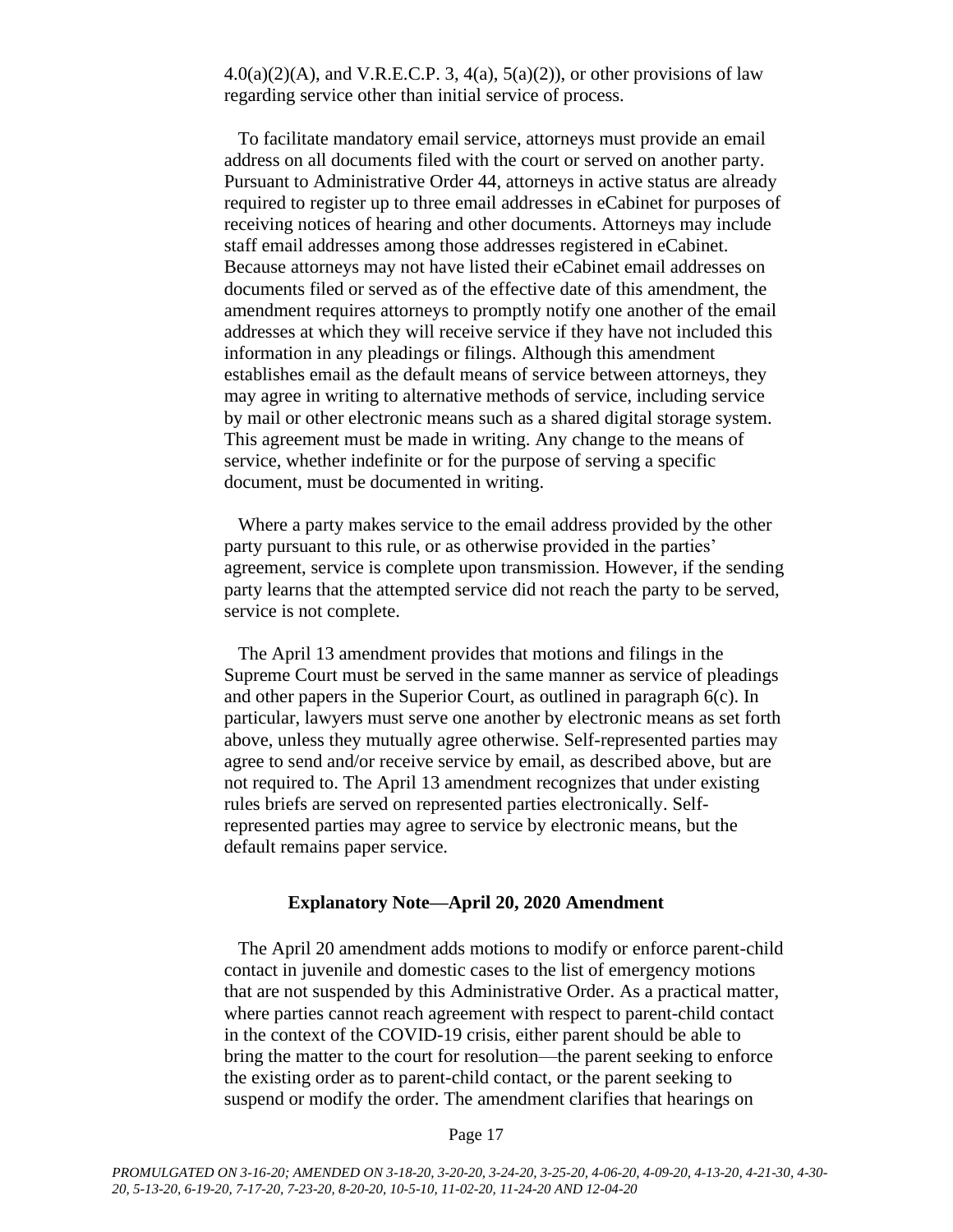such motion are not suspended, whether the motions are to suspend, modify, or enforce that order.

The April 20 amendment also provides trial courts with greater flexibility in setting hearings that are not suspended by this Administrative Order for telephone or video hearings. In the civil, family, and probate divisions, with respect to video hearings and trials, the amendment suspends the timelines in Rule 43.1(c) so that the court may set matters for hearings, both evidentiary and nonevidentiary, on shorter notice. In responding to objections to video testimony, courts will still be guided by the factors in Rule  $43.1(c)(6)$ . The amendment allows courts to set hearings, both evidentiary and nonevidentiary, for audio conference. Experience during this crisis has shown that in many cases, telephone hearings can provide all parties a fair opportunity to be heard without compromising individuals' health or the health of others. The amendment makes it clear that courts need not make any specific findings in advance in scheduling hearings for audio, and that the factors set forth in Rule 43.1(d) will still guide courts' consideration of objections to audio testimony. To the extent they are not inconsistent with this amendment, the provisions of Rule 43.1 will continue to apply.

In the criminal division, the April 20 amendment makes it clear that courts may schedule nonevidentiary hearings by remote audio, or may preside remotely, in those cases in which the presence of the defendant is not required by V.R.Cr.P. 43. V.R.Cr.P. 43 and Administrative Order 38 otherwise remain in force with respect to evidentiary and video hearings except that, with the agreement of all parties, courts may take testimony through remote audio or video not otherwise authorized by Administrative Order 38.

As of April 20, the Vermont Department of Health has recommended that people wear cloth face masks, or coverings, if they leave their home for essential purposes. The Department advises that because people may have COVID-19 but no symptoms, wearing a face mask may help keep people from spreading the virus. Face coverings are not a substitute for physical distancing and other prevention measures. The Vermont Department of Health recommends that people wear face coverings when other people are nearby. The public-health guidance does not define "nearby" in terms of distance. By Addendum 10 to Executive Order 01- 20, the Governor has called for all businesses, nonprofit and governmental entities to require employees to wear nonmedical cloth face coverings (bandanna, scarf, or nonmedical mask, etc.) over their nose and mouth when in the presence of others.

Consistent with this guidance, and to protect the health of members of the public required to attend court proceedings, as well as Judiciary and other personnel working in the courts, the April 20 amendment provides that individuals entering Judiciary buildings must wear cloth masks covering the mouth and nose. This rule applies to all who work in the Judiciary as well as participants, lawyers, members of the media, and members of the public. Individuals who are not wearing a mask, whether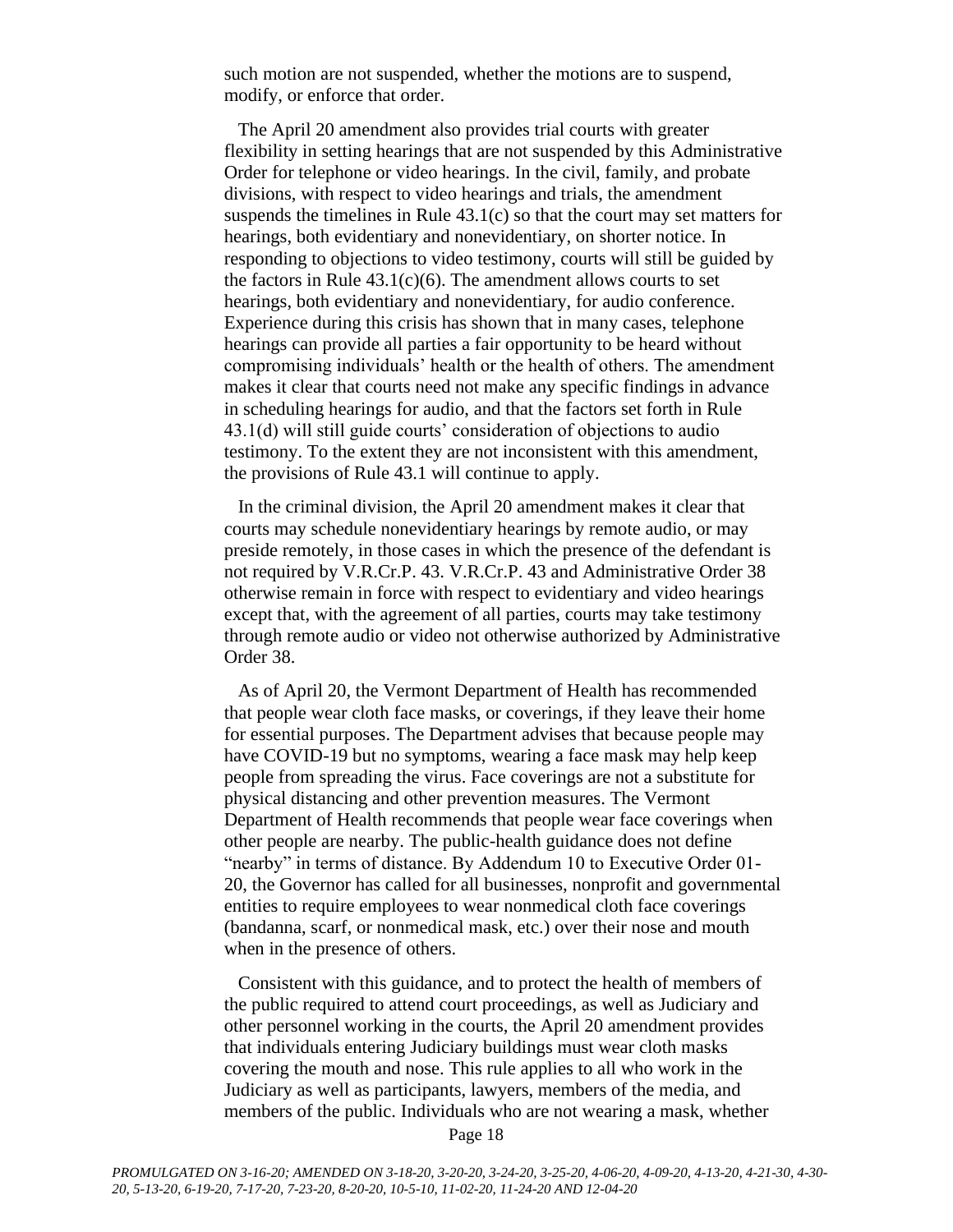their own or one provided by the court, will be denied entry at screening points. Individuals who remove their masks after entering the building will be required to immediately leave the building. Judiciary staff in nonpublic workspaces are not required to wear masks if no other people are nearby, but should wear them in nonpublic common spaces such as bathrooms or office breakrooms. The Judiciary recommends that people use their own cloth masks, but will provide masks for people who do not have their own. Like the Governor's Executive Order, this rule requires individuals to wear nonmedical cloth masks, in recognition of the need to conserve medical-grade masks for health-care providers. However, individuals who wear non-cloth medical-grade masks will not be deemed to be in violation of this rule.

### **Explanatory Note—April 30, 2020 Amendment**

The April 30 amendment extends to cases in the Environmental Division the provisions of this Administrative Order regarding remote proceedings in most cases in the civil, family, and probate divisions.

The amendment also provides for remote proceedings in juvenile delinquency proceedings pursuant to V.R.F.P. 1 on the same general terms as in the criminal division, and in the criminal division expands on existing rule V.R.Cr.P. 43(a)(2) and the existing provisions of this Administrative Order. In particular, in the criminal division, the amendment authorizes the court to preside remotely, and to require any or all witnesses to participate remotely by video or audio in nonevidentiary proceedings where the defendant's presence is not required. In the juvenile delinquency docket, the amendment likewise authorizes the court to preside remotely and to require any or all witnesses to participate by remote audio or video in nonevidentiary proceedings where the presence of the juvenile is not required. In nonevidentiary proceedings where the presence of the defendant or juvenile is required, whether pursuant to V.R.Cr.P. 43 for criminal defendants, or provisions in Chapter 52 of Title 33 for juveniles, this amendment does not authorize the court to require defendants to participate remotely. However, pursuant to recent legislative action V.R.Cr.P. 43(d) has been amended, (see S.114, signed into law April 28, 2020), and the requirement that a criminal defendant be present for certain proceedings may be satisfied through remote means under specified circumstances. In addition, the April 30 amendment extends the remote audio and video participation in evidentiary proceedings to juvenile delinquency proceedings by agreement of all parties.

Finally, the April 30 amendment eliminates the special procedure in former ¶ 17(a) that allowed self-attestation to an oath where the oath and notarization are required by court rules. Pursuant to S.114, signed into law April 28, 2020, a party may file without notarization any document that would otherwise require approval or verification of a notary by filing the document with the following language inserted above the signature and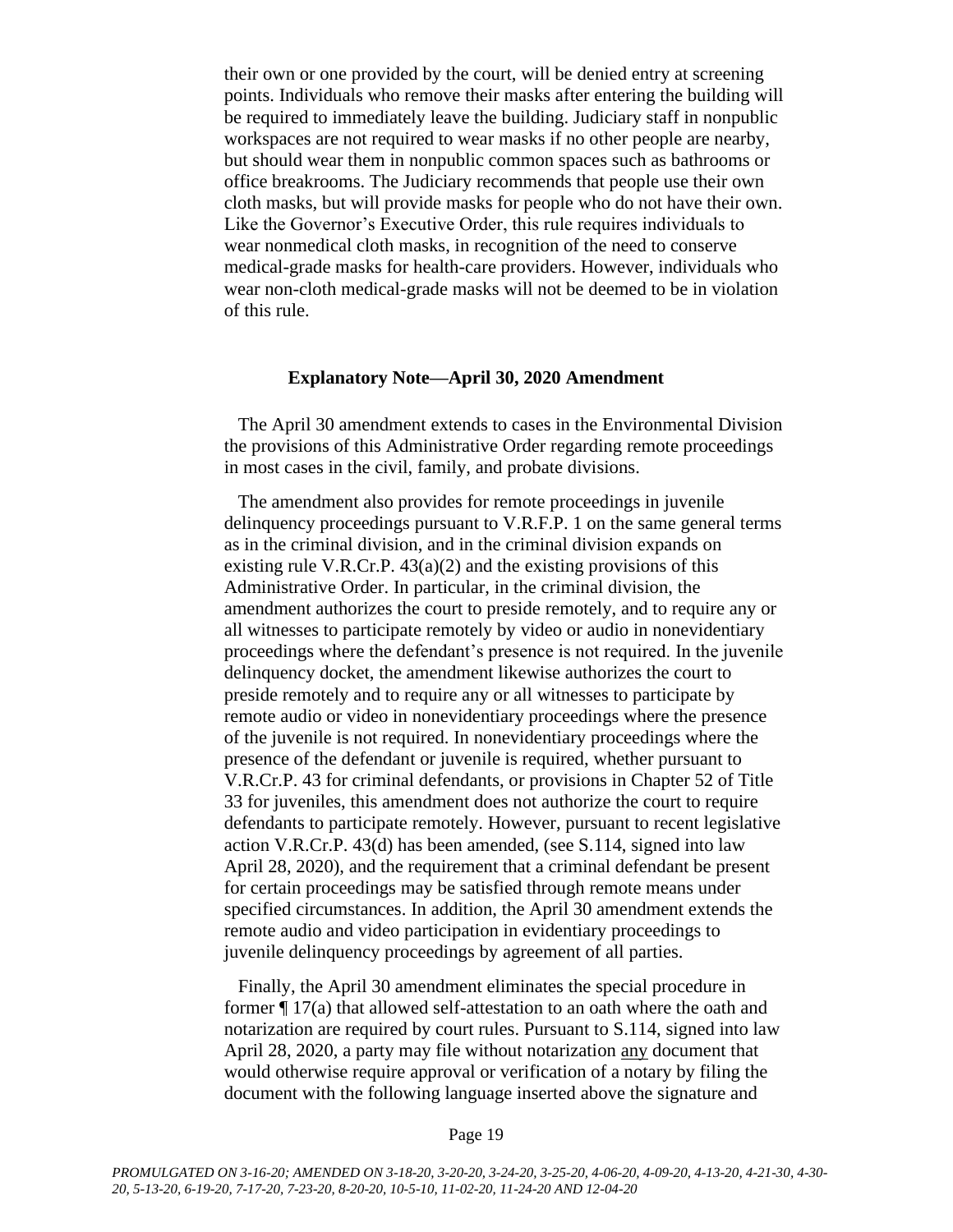date: "I declare that the above statement is true and accurate to the best of my knowledge and belief. I understand that if the above statement is false, I will be subject to the penalty of perjury or other sanctions in the discretion of the court." This statute, in effect until 30 days after the Governor terminates the state of emergency by declaration, provides a broader and more effective solution to the problem targeted by prior subdivision (a), and renders that subdivision unnecessary.

#### **Explanatory Note—May 13, 2020 Amendment**

The May 13 amendment extends the judicial emergency until September 1, 2020. This does not signal that the existing provisions in the emergency order will necessarily remain in place until that time. The Court anticipates continued amendments to A.O. 49 to meet the evolving conditions. The extension until September 1 reflects a recognition that the public-health crisis that gave rise to this Order is not likely to fully resolve before September 1, and deviations from historical court practice, or modifications to at least some court rules, will be necessary through the upcoming summer.

The May 13 amendment lifts the blanket suspension of nonemergency court proceedings in superior courts and the judicial bureau, and amends ¶¶ 3, 4, 5, and 11 in recognition of that fact. Consistent with the expansion of operations plan, nonemergency hearings in all dockets may begin starting June 1, 2020, and courts may begin scheduling hearings on May 18, 2020. The amendment substitutes in ¶ 3 a continuing suspension of criminal jury trials until September 1, 2020, and civil jury trials until January 1, 2021, and provides that jury summonses shall not be sent prior to August 3, 2020. The lifting of the suspension of nonemergency hearings in ¶ 3 does not signal that hearings will immediately recommence in all dockets. The expansion of judicial operations accompanying the contemporaneous lifting of many of the restrictions in the Governor's Executive Order 01-20 will be gradual and deliberate. In light of the substantial backlog in urgent hearings, including those that were not formally suspended pursuant to former ¶ 3, courts will resume scheduling hearings taking into account staff availability; the impact of social distancing requirements on the availability of courtrooms; the suitability and availability of remote technologies for particular hearings; and the availability of parties, lawyers, and other participants.

Finally, the May 13 amendment provides that attorneys, who are due for relicensure by June 30 of this year and who have suffered hardship on account of the COVID-19 pandemic, may defer payment of their relicensing fee until September. The online portal for relicensure will be modified to reflect this option. Lawyers invoking the deferral option will be asked to certify that the pandemic has caused hardship, but will not be required to provide additional information about their finances.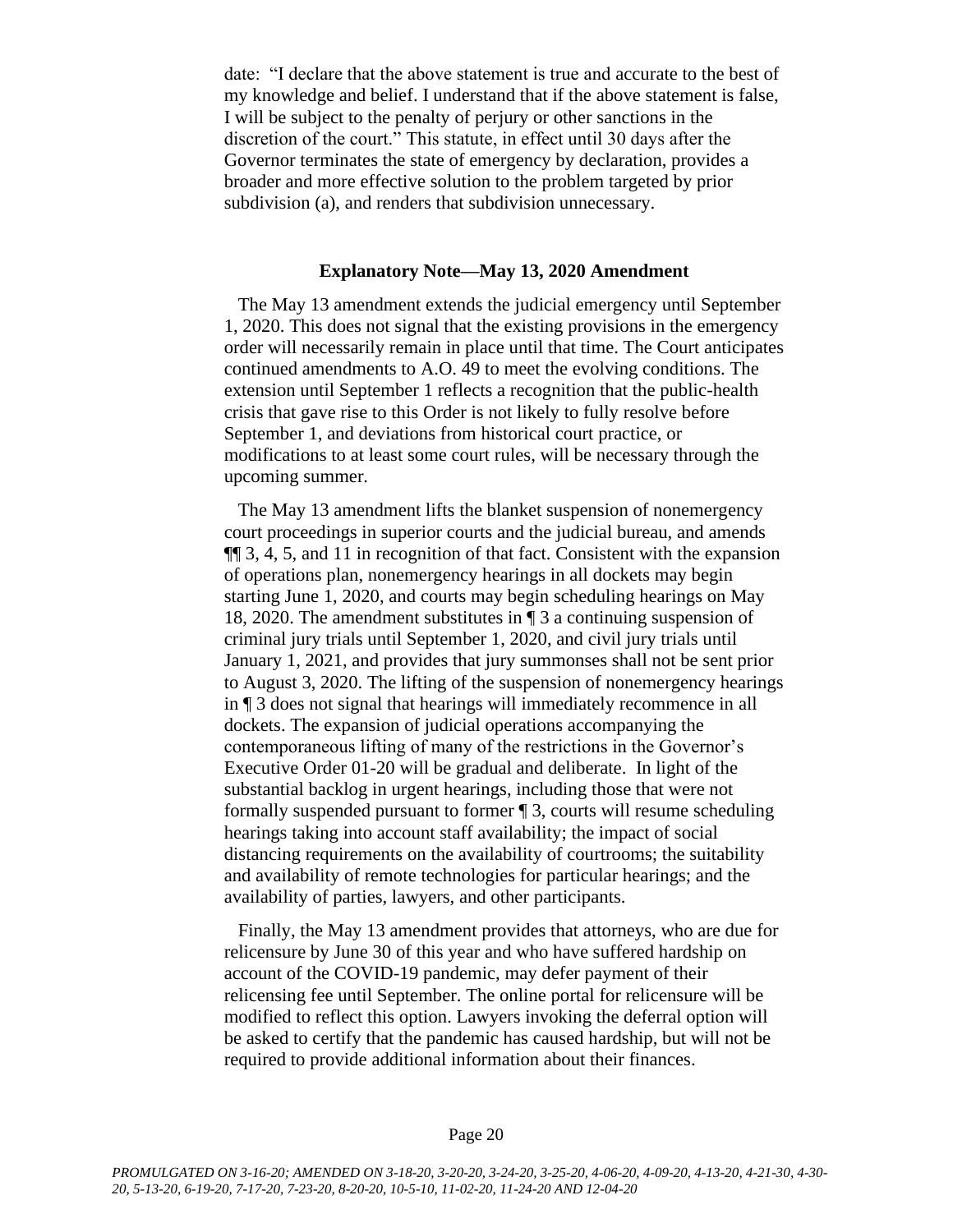#### **Explanatory Note—June 19, 2020 Amendment**

The June 19 amendment amends the introductory language to the Administrative Order in recognition of the fact that the specific restrictions on assemblies and interactions incorporated in the Governor's Executive Order 01-20 have evolved considerably since the Governor's initial promulgation of that Order on March 13, 2020.

In addition, the June 19 amendment adds  $\P$  5(c) to establish a strong preference for remote proceedings whenever reasonably possible in light of the available technology in the court, the access of the hearing participants to means for remote participation, the nature of the hearing, and the restrictions of the applicable rules. Although the Court has lifted an across-the-board suspension of all but emergency hearings, the goal of minimizing the number of people in Judiciary buildings remains paramount. This is the best way to protect court users, court personnel, and the general public. In some cases, courts may conduct hearings in which some participants are in the courtroom, and others participate remotely; in such cases, courts should take steps to ensure that neither party is disadvantaged by the mode of participation.

The June 19 amendment maintains the requirements in ¶ 7 that individuals entering Judiciary buildings undergo screening and wear masks, but assigns the State Court Administrator responsibility for developing specific protocols for screening and any exceptions to the general policy concerning masks. The State Court Administrator is directed to keep abreast of evolving public-health guidance and to amend her directives or policies concerning screening and masks consistent with that guidance. Effective contemporaneous with the promulgation of this amendment, the State Court Administrator has issued Administrative Directive No. PG-13, which establishes the current screening and other requirements applicable to individuals entering court buildings.

Finally, the June 19 amendment requires that judges and court staff prioritize juvenile cases and those involving defendants detained prior to trial in scheduling hearings. This amendment implements a recommendation of the May 13, 2020 Blueprint for Expansion of Court Operations, adopted by the Court. That document establishes procedures for the gradual expansion of court operations, balancing the needs of staff, judges, attorneys, and litigants to the extent possible. It recognizes that the Judiciary will continue to face resource limitations as well as constraints arising from social-distancing requirements. It calls for the presiding Judge and Clerk of each unit to convene judges and court operations managers within the unit to develop a coordinated plan for expanding operations, ensuring that the highest priority cases receive the necessary resources. The plan may require some judges and staff to work on dockets outside of their current rotation or usual work assignments and may affect the scheduling of certain types of cases altogether. The Court has incorporated the case prioritization provision into this Administrative Order for emphasis and to set appropriate expectations among litigants,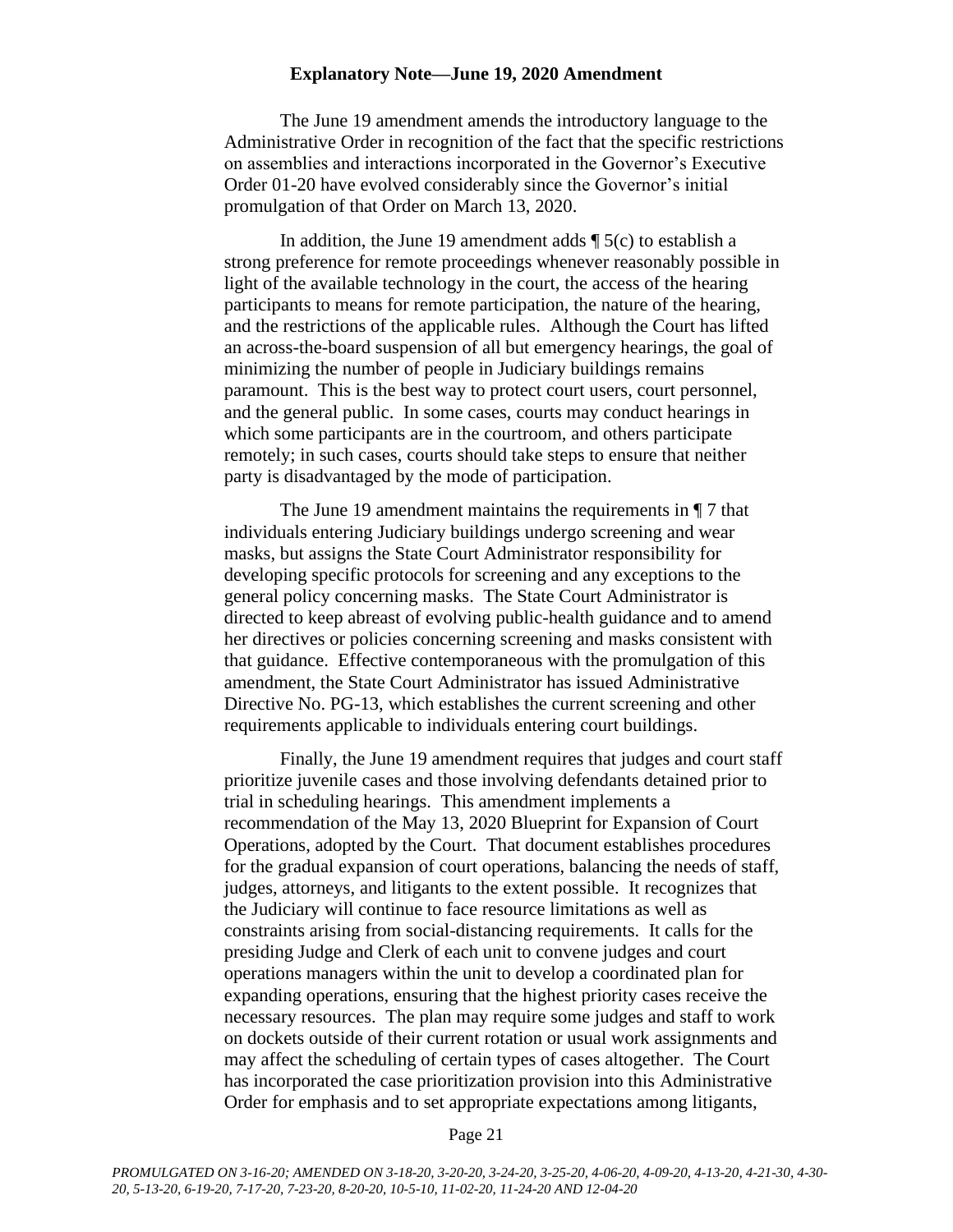lawyers, court staff, judges, and the general public. As long as resources for conducting court proceedings—including court staff, courtroom space, and technological resources for video remote proceedings—remain in short supply, whenever reasonably possible, they should be allocated to the backlog in the juvenile docket and criminal cases where defendants are being detained pretrial. These are the cases in which the liberty interests protected by the court system are at their highest.

### **Explanatory Note—July 17, 2020 Amendment**

The July 17 amendment to  $\P$  6(d) eliminates any requirement that multiple paper briefs be filed at the conclusion of the judicial emergency and requires that one set of briefs and printed cases be filed within a week of the electronic filing. The court retains its discretion to, by order, require parties to file additional paper copies of briefs and printed cases. In this amendment, the Court hopes to account for both the challenges of copying and collating multiple briefs in the context of the ongoing pandemic and the necessity that a paper copy of each brief and printed case be filed for the permanent record in each case.

The July 17 amendment also amends ¶ 18 of the Administrative Order regarding the July 2020 bar examination. Due to the ongoing risks to public health from the pandemic, the in-person bar exam originally scheduled for July 2020 and rescheduled to September 2020 is cancelled. The Board of Bar Examiners is authorized to conduct and grade a remote bar examination in the fall of 2020. Applicants who were registered and authorized to sit for the July 2020 examination will be automatically registered for the remote examination. Registered applicants who choose not to take the remote exam may receive a refund or choose to register to sit for the February 2021 exam. To ease the inconvenience and hardship caused by the delayed exam, those registered applicants choosing to take the exam in February 2021 will be permitted to continue to practice as a legal intern. The Board is also authorized to enter agreements with other states so that scores will be portable.

#### **Explanatory Note—July 23, 2020 Amendment**

The July 23 amendments add ¶¶ 21 and 22 to establish special pleading requirements for eviction and foreclosure proceedings potentially affected by the federal CARES Act, Pub. L. No. 116-136. That Act provides specific requirements for evictions for nonpayment from, and foreclosures of, properties financed by federally backed loans or participating in certain federal housing programs.

Paragraph 21 requires that in any eviction action of a tenant in residential housing commenced on or after March 27, 2020, the effective date of the CARES Act, the plaintiff must attach to the complaint a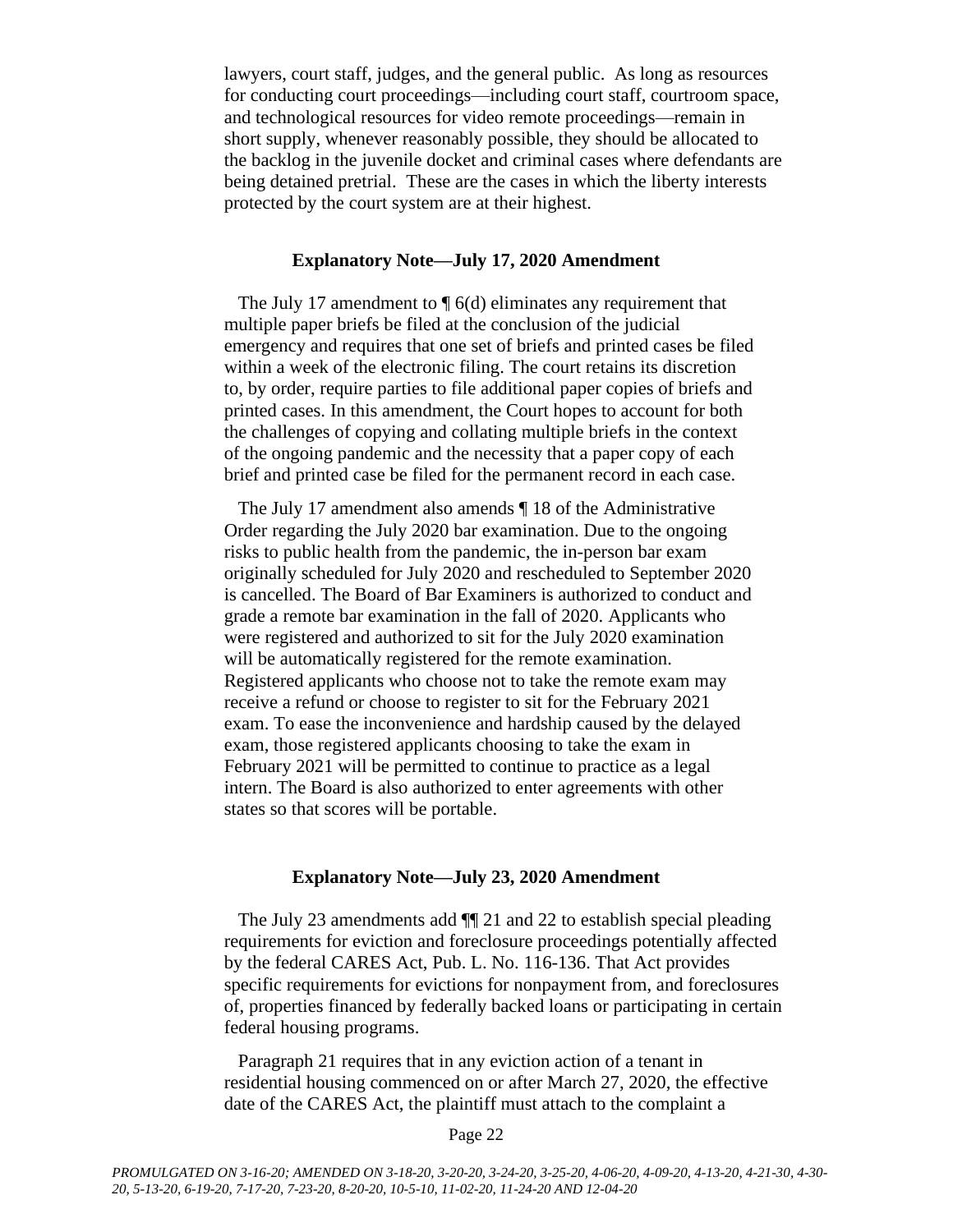certificate that either the Act does not apply to the leased property or that the plaintiff has complied with the applicable provisions of the Act, specifically § 4024, codified at 15 U.S.C. § 9058. The Act imposes a moratorium on issuing a notice to vacate for property covered by the Act and filing such an action until July 25, 2020, and provides that thereafter plaintiff may not require the tenant to vacate such a property until 30 days after issuing the notice to vacate. 15 U.S.C. § 9058(b), (c). Paragraph 21(b) provides that if the certification was not filed with the complaint, it must be filed by August 14, 2020.

A form for the plaintiff's certification attached as Appendix A is incorporated by reference in ¶ 21(c). Certifications must be in substantially this form. The form requires the plaintiff to make specific statements concerning compliance with the CARES Act under penalty of perjury or other sanctions that the court may impose. If the action was commenced after July 25, 2020, the plaintiff must either certify that plaintiff complied with the 30-day notice period required by the CARES Act, or that the property is not covered by the CARES Act. To establish that the CARES Act requirements do not apply to the property, the plaintiff must attest to conducting a full investigation of the circumstances of the property. Specifically, the plaintiff must certify that no unsatisfied mortgage on the property is subject to a federally backed mortgage and must state that the property does not benefit from any federal housing program. Because mortgagees do not necessarily know whether unsatisfied mortgages are federally backed, in order to determine whether the property is subject to a federally backed mortgage, the plaintiff must search in two databases to see whether unsatisfied mortgages are federally backed: KnowYourOptions.com/loanlookup (Fannie Mae) and FreddieMac.com/mymortgage (Freddie Mac). Because only the plaintiff has ready access to the mortgage and the online tools used to determine whether the mortgages are federally backed, if the plaintiff certifies that the CARES Act does not apply, the plaintiff must attach a copy of the first page of any unsatisfied mortgages on the property at issue, as well as copies of the results of the searches in these two databases.

Similar provisions of ¶ 22 provide, for actions for residential foreclosure filed between March 27, 2020, and December 31, 2020, that the plaintiff must certify compliance with applicable provisions of the CARES Act that require the lender to grant up to 360 days of forbearance on request of the borrower and of federal regulations that require the lender to advise the borrower of this right. Accordingly, forbearance on a foreclosure proceeding commenced on December 31, 2020, could extend until December 31, 2121. Paragraph 22(c) requires the plaintiff's certification to be in substantially the form as that attached as Appendix B. The form requires that, subject to perjury or other sanctions, the lender either state that the CARES Act does not apply because the subject mortgage does not secure a federally backed loan, or that if it does, the lender has advised the borrower of the opportunity to request forbearance and that the borrower has either not responded to or declined the offer.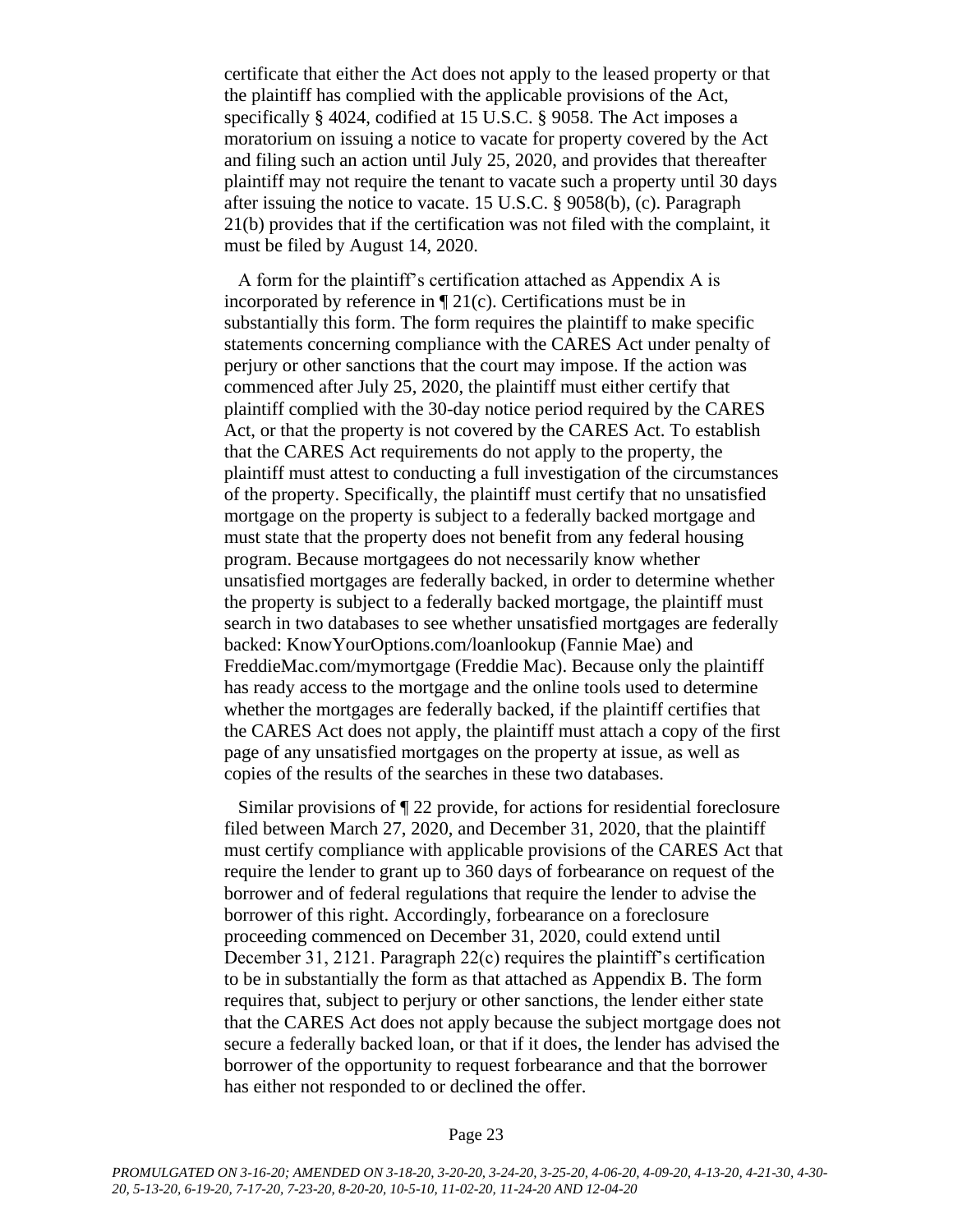Both ¶ 21 and ¶ 22 have a similar justification. In both eviction and foreclosure proceedings, the court must be informed as to whether the CARES Act applies. The information necessary to make that determination is not readily accessible to the individual tenant or homeowner. Plaintiff landlords and lenders have both the need for this information in their operations and the capacity to acquire and present it with relatively little effort. The Judiciary will make both [Appendix A](https://www.vermontjudiciary.org/sites/default/files/documents/Appendix%20A_0.pdf) and [Appendix B](https://www.vermontjudiciary.org/sites/default/files/documents/Appendix%20B.pdf) available as freestanding forms.

The July 23 amendment also clarifies that victims of crimes and victim advocates are among the individuals allowed to enter courthouses for the purpose of attending hearings in the relevant cases. The Court intends that the term "victim" be understood to include persons who have sustained physical, emotional, or financial injury or death as a direct result of the commission or attempted commission of a crime and include the family members of a minor, a person who has been found to be incompetent, or a homicide victim. The Court anticipates that victim advocates will inform docket clerks of victims who may attend scheduled hearings to facilitate the screening process.

The July 23 amendment also modifies the MCLE requirements for continuing legal education for the 2019-2021 reporting cycle to account for the ongoing limitations on in-person gatherings as a result of the COVID pandemic.

#### **Explanatory Note—August 18, 2020, Amendment**

This amendment extends the effective date of this Administrative Order until January 1, 2021. Given the continuing dynamic course of this pandemic, the Court anticipates that it may add, eliminate, or amend individual provisions of this Administrative Order as evolving conditions require. Given the likelihood that the pandemic will continue to substantially impact the operations of the Judiciary through at least the balance of 2020, the Court is extending Administrative Order 49 through the rest of this year, rather than continuing to extend it in shorter increments.

Paragraph 7(a)(ii), regarding access to court buildings, is amended to clarify that individuals are permitted to enter Judiciary buildings for the purpose of participating in proceedings other than actual hearings including, for example, case manager conferences.

This amendment also amends [Appendix A](https://www.vermontjudiciary.org/sites/default/files/documents/Appendix%20A_0.pdf) referred to in ¶ 21 of the Order concerning compliance with the Federal CARES Act in connection with evictions, to clarify that the required notice to vacate must give thirty days' notice.

#### **Explanatory Note—October 5, 2020, Amendment**

The October 5 amendment deletes language formally suspending jury trials in criminal cases until at least September 1, 2020. Criminal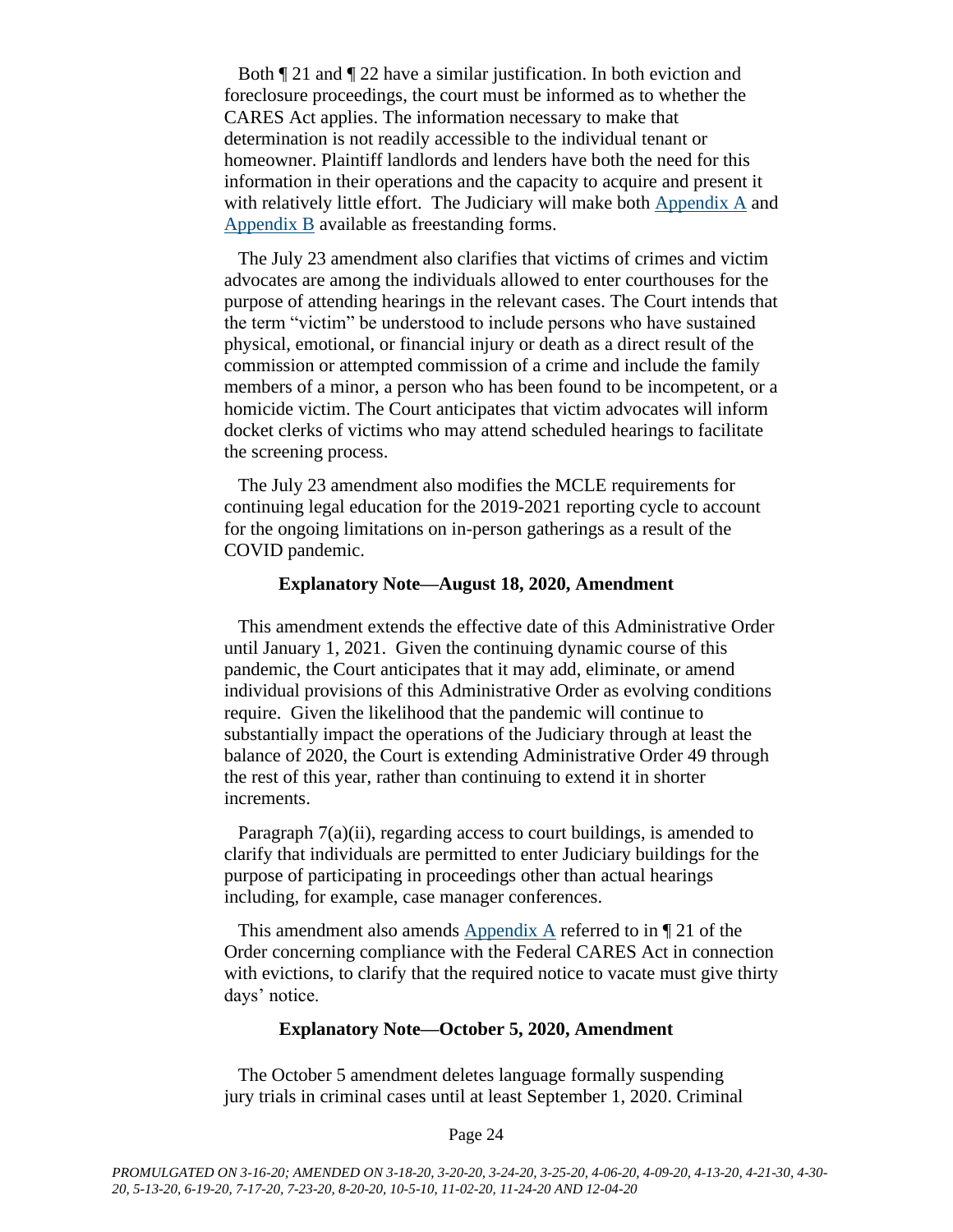jury trials are no longer suspended but resuming jury trials remains challenging under the circumstances. In preparation for resumption of criminal jury trials, the Judiciary is taking steps to make courthouses and courtrooms as safe as possible for the conduct of jury trials. Given the large number of people involved in jury trials, these steps include evaluations of and, if necessary, adjustments to ventilation systems, enhanced cleaning protocols, installation of plexiglass barriers in some locations, reconfiguration of some courtroom space where necessary to accommodate social distancing, and development of workable traffic flows of parties and trial participants within courthouse space. In addition, courts are revising their protocols for summoning and selecting jurors in an effort to reduce the number of prospective jurors in a courtroom at any given time, and to facilitate the early identification of jurors with conflicts or other grounds to excuse them from service. Courts are also developing staffing plans to safely and effectively meet the needs associated with pandemic-era jury trials. Finally, the Judiciary is undertaking a public-education campaign to communicate to prospective jurors, and the public more broadly, the steps the Judiciary is taking to prepare to safely resume jury trials consistent with CDC and Vermont Department of Health guidelines.

Resumption of criminal jury trials will not happen simultaneously in all units. Some courts are further along than others in the preparations described above, and some courthouses are more amenable to socially distanced jury trials than others. The first criminal jury trial is currently scheduled in Windham County. Other units are expected to begin conducting criminal jury trials on a staggered basis after that time.

The October 5 amendment retains the suspension of civil jury trials, and adds language reflecting that civil jury trials will be suspended until at least January 1, 2021.

#### **Explanatory Note—November 2, 2020 Amendment**

The November amendment lifts the ban on evidentiary hearings for Boards and Committees of the Supreme Court. Under the revised language, Boards and Panels can hold evidentiary hearings subject to the availability of adequate staffing and resources. The amendment directs that hearings should be conducted by remote video or audio technology to the maximum extent possible. The Boards or Panels may preside remotely and require participants to participate or testify remotely. Any objection to the use of remote audio or video technology will be evaluated by the Board or Panel using the standards in Vermont Rule of Civil Procedure 43.1. If the Board or Panel concludes that it is necessary to preside in person or have some or all participants in person, the protocols for entering judiciary buildings, including screening and social distancing, must be followed.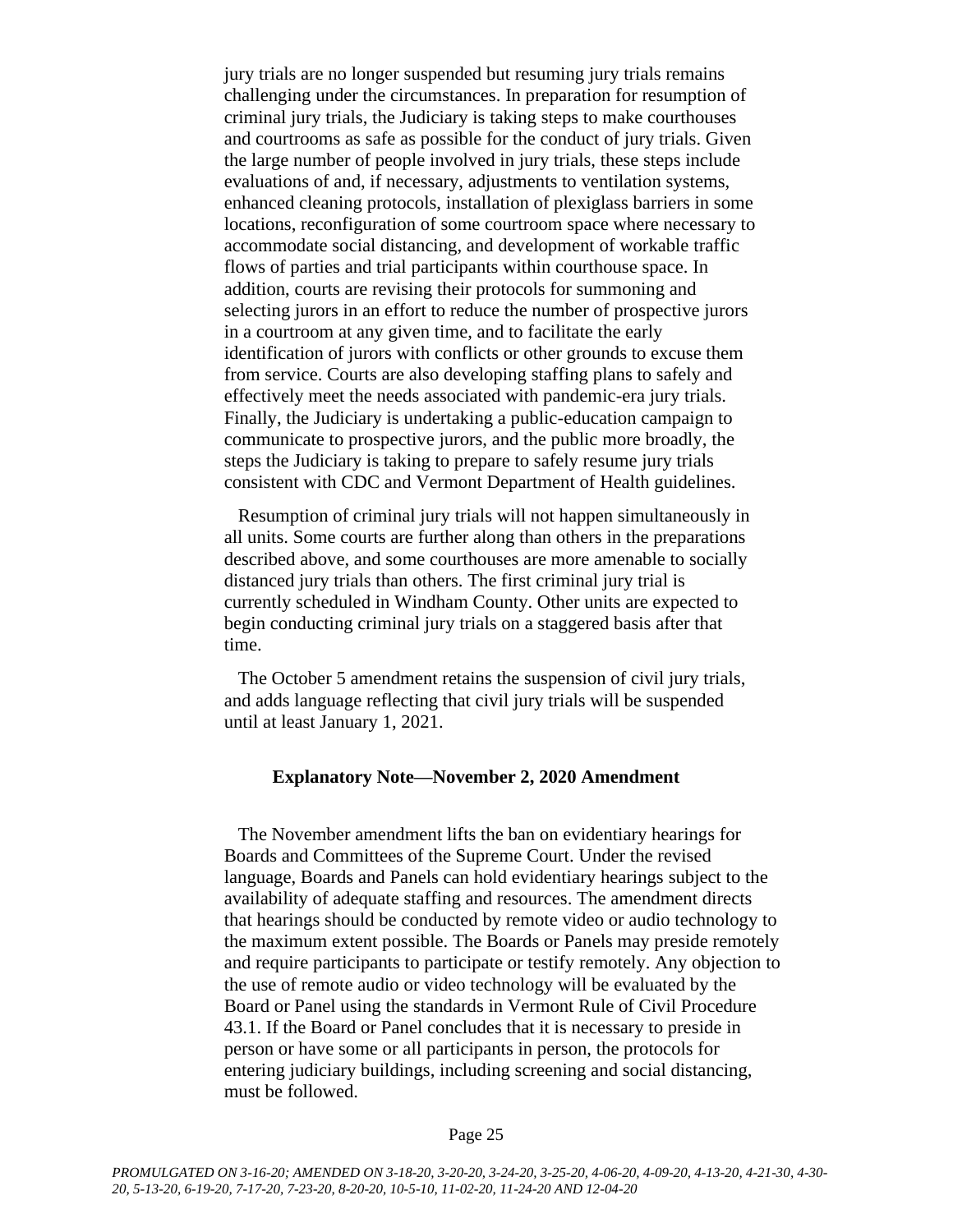#### **Explanatory Note—November 24, 2020 Amendment**

The November 19 amendment expressly authorizes the Board of Bar Examiners to administer the February 2021 Uniform Bar Examination (UBE) by remote means. This standard UBE exam will be prepared by the NCBE and scored in the same manner as the UBE is usually scored for inperson administrations.

Paragraph 7(a) concerning access to court buildings is amended to clarify that judicial officers, judiciary employees, contractors, and authorized volunteers can enter courthouses.

### **Explanatory Note—December 4, 2020 Amendment**

The December 4<sup>th</sup> amendment further extends the judicial emergency and effective date of this Administrative Order until March 31, 2021. The extension is necessary based on the need to alter court operations to respond to the ongoing dynamic nature of the pandemic and to provide enough notice to court staff and court users regarding scheduling and operations.

The amendment clarifies the process for holding jury trials. Criminal jury trials are not formally suspended, and civil jury trials will not be suspended after January 1, but superior courts seeking to hold a jury trial must secure the approval of the Chief Superior Judge and the Court Administrator before summoning jurors and holding a jury trial. The amendment identifies a host of factors to be considered by the Court Administrator and Chief Superior Judge. The purpose of this requirement is to ensure that any court seeking to hold a jury trial has completed the necessary steps to protect trial participants and public health, and that the Judiciary has adequate staffing to support a proposed jury trial. Even if the Court Administrator and Chief Superior Judge authorize a jury trial, given the dynamic nature of the pandemic, they may rescind that authorization as evolving circumstances may require.

The amendment also gives the judicial bureau express authority to preside remotely and requires all participants to appear by remote means, either by video or audio conference. The judicial bureau has authority under the existing rules to allow participation by telephone. See V.R.S.C.P. 6(a) (allowing participation of party or witness by telephone in judge's discretion); V.R.C.P. 80.6(d)(4) (making V.R.S.C.P. 6(a) applicable to trial procedure in judicial bureau). In recognition of the ongoing public health and safety concerns caused by the pandemic, inperson hearings are postponed, and all hearings will be conducted by remote means (audio or video, in the discretion of the judicial officer). Any objection to remote participation must be made as soon as possible. In assessing the motion for an in-person hearing, the hearing officer must consider the factors in V.R.C.P. 43.1. Where the hearing officer finds that